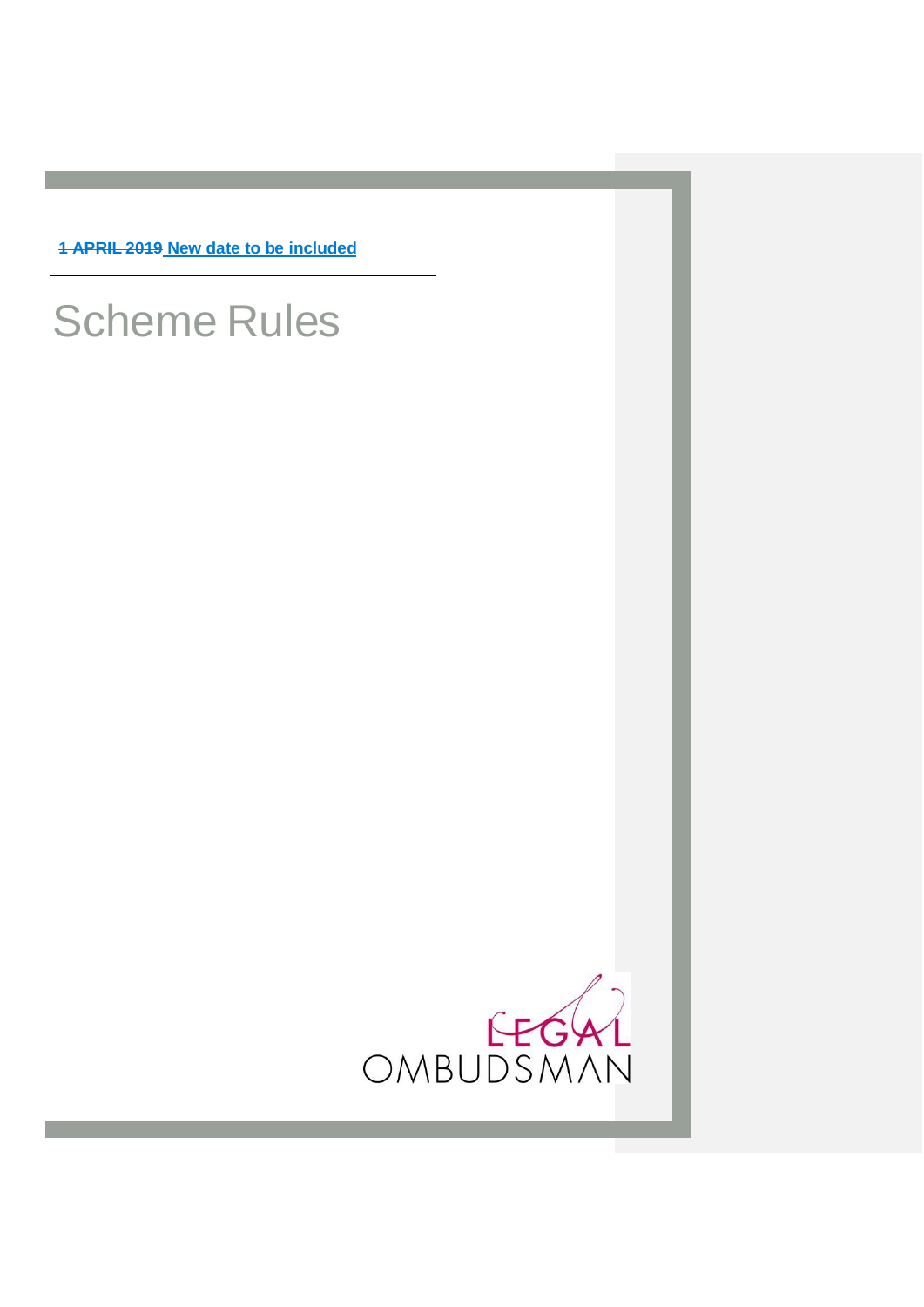# 1 Introduction and definitions

# **Contents**

#### 1.1

1

- These scheme rules are about complaints made from 6 October 2010 to authorised persons including legal practitioners and others, authorised in England and Wales.
- They explain which complaints are covered by the Legal Ombudsman and how it will deal with them.
- This version includes amendments that apply to complaints referred to the Legal Ombudsman from-April 2019 <insert revised date>
- 1.2 Parliament, in the Act:
	- created the Legal Services Board (to oversee Approved Regulators) and the Office for Legal Complaints (to establish the Legal Ombudsman);
	- gave the Lord Chancellor power to make orders, including orders modifying who would be able to bring a complaint to the Legal Ombudsman.
	- gave the Legal Services Board power to set requirements for the rules of Approved Regulators about how authorised per[s](#page-32-0)ons handle complaints<sup>1</sup> and cooperate with an ombudsma[n](#page-32-1)<sup>2</sup>; and
	- gave the Office for Legal Complaints power to make rules affecting which complaints can be handled by the Legal Ombudsman and how those complaints will be handled.
- 1.3 These scheme rules include:
	- a summary of relevant provisions in the Act, as modified by orders made by the Lord Chancellor (though it is the Act and the orders themselves that count);
	- a summary of requirements on complaint-handling made by the Legal Services Board under the powers given to it by the Act; and
	- rules made by the Office for Legal Complaints under the powers given to it by the Act.

The endnotes identify the section of the Act that is being summarised, or under which an order, requirement or rule has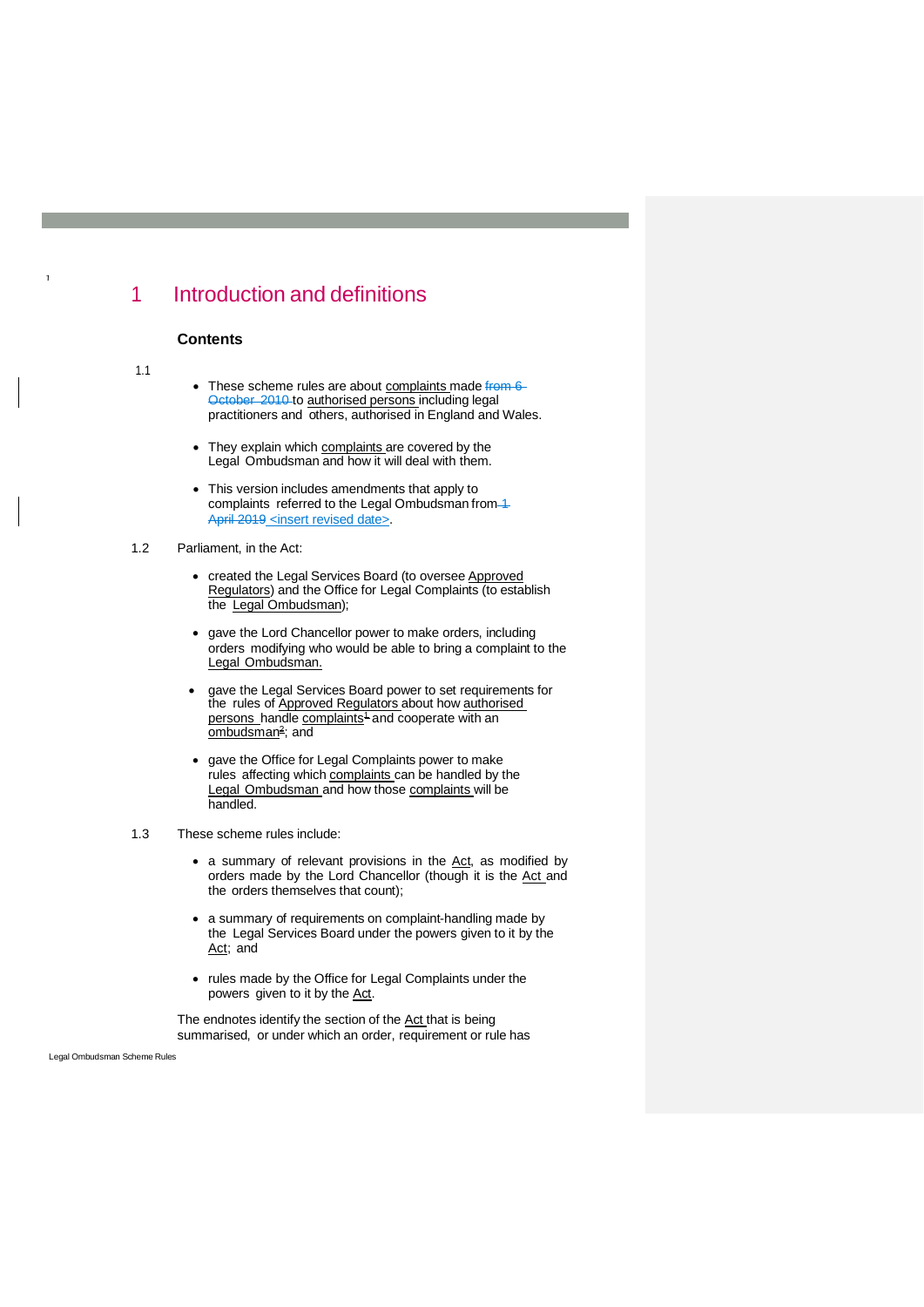been made; and which are the rules made by the Office for Legal Complaints for the Legal Ombudsman.

- 1.4 This book also includes some general guidance. There are six chapters –
	- 1: Introduction and definitions:
		- contents of this book;
		- meaning of words that are underlined.
	- 2: Who can complain about what:
		- who can complain;
		- what they can complain about.

#### 3: What authorised persons must do:

- dealing with complaints themselves;
- cooperating with the Legal Ombudsman.

4: When complaints can be referred to the Legal Ombudsman:

- after complaining to the authorised person;
- time limit from act/omission;
- ombudsman extending time limits.

#### 5: How the Legal Ombudsman deals with complaints:

- first contact;
- grounds for dismissal;
- referring a complaint to court;
- referring to another complaints scheme;
- related complaints;
- resolution and investigation;
- evidence;
- procedural time limits;
- hearings;
- determinations and awards by an ombudsman;
- acceptance/rejection of determinations;
- publication;
- enforcement.

6: case fees payable by authorised persons.

Legal Ombudsman Scheme Rules

 $\mathcal{L}$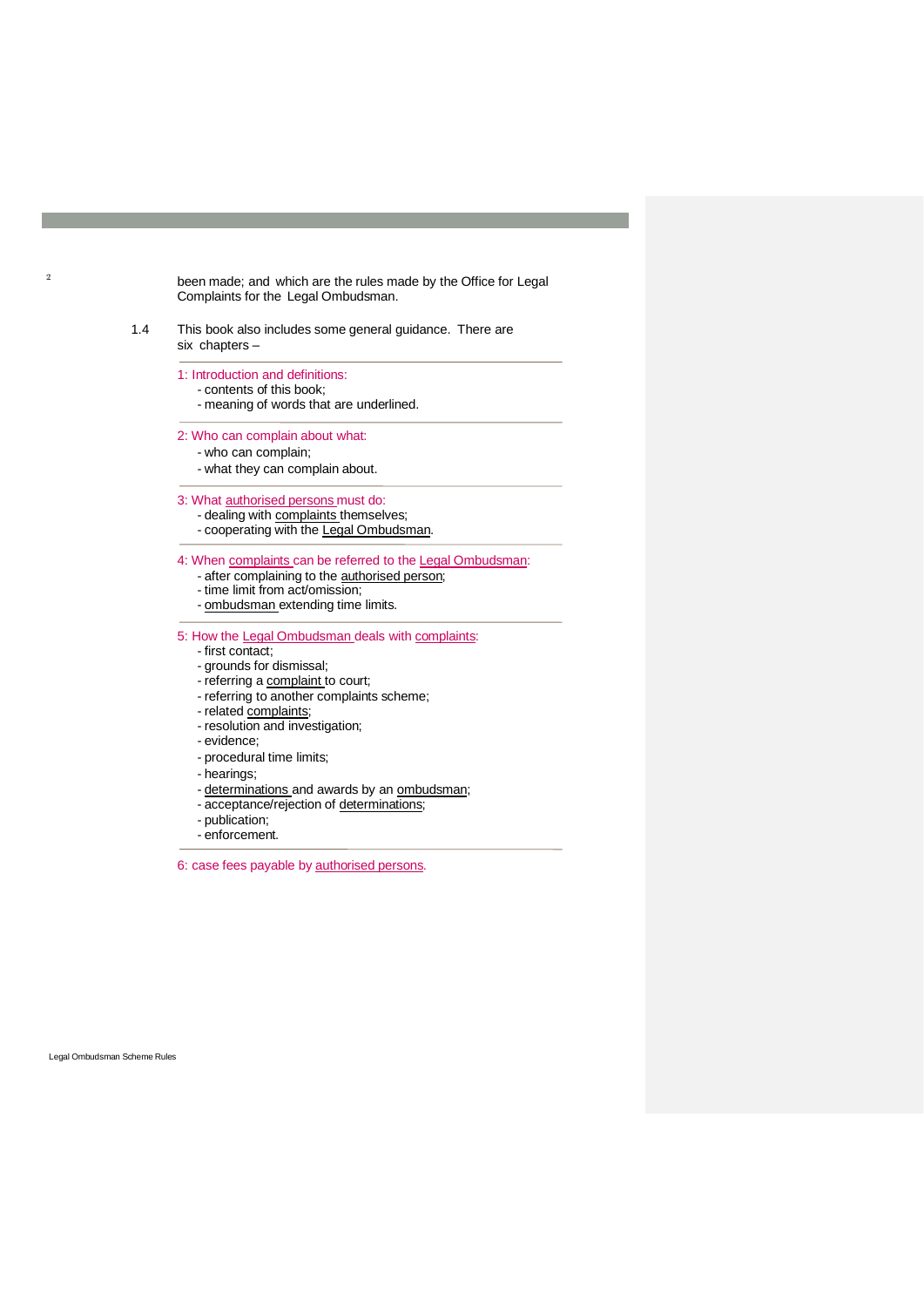# **Meaning of words that are underlined**

- 1.5 The Act means the Legal Services Act 2007.
- 1.6 Complaint means an oral or written expression of dissatisfaction which:
	- a) alleges that the complainant has suffered (or may suffer) financial loss, distress, inconvenience or other detriment; and
	- b) is covered by chapter two (who can complain about what[\).](#page-33-0)<sup>3</sup>
- 1.7 Authorised person means:
	- a) someone authorised, in England and Wales, to carry out a reserved legal  $\arctan x$ <sup>4</sup> at the time of the relevant a[ct](#page-33-2)/omission or covered under section 129 of the Act<sup>5</sup>, including:
		- alternative business structures (licensed under part 5 of the Act);
		- barristers;
		- costs lawyers;
		- chartered legal executives;
		- licensed conveyancers;
		- notaries;
		- patent attorneys;
		- probate practitioners;
		- registered European lawyers;
		- solicitors; or
		- trade mark attorneys;
	- b) (under section 131 of the Act):
		- a business that is responsible for an
		- act/omission of an employee; and
		- a partnership that is responsible for an act/omission of a partner.<sup>[6](#page-33-3)</sup>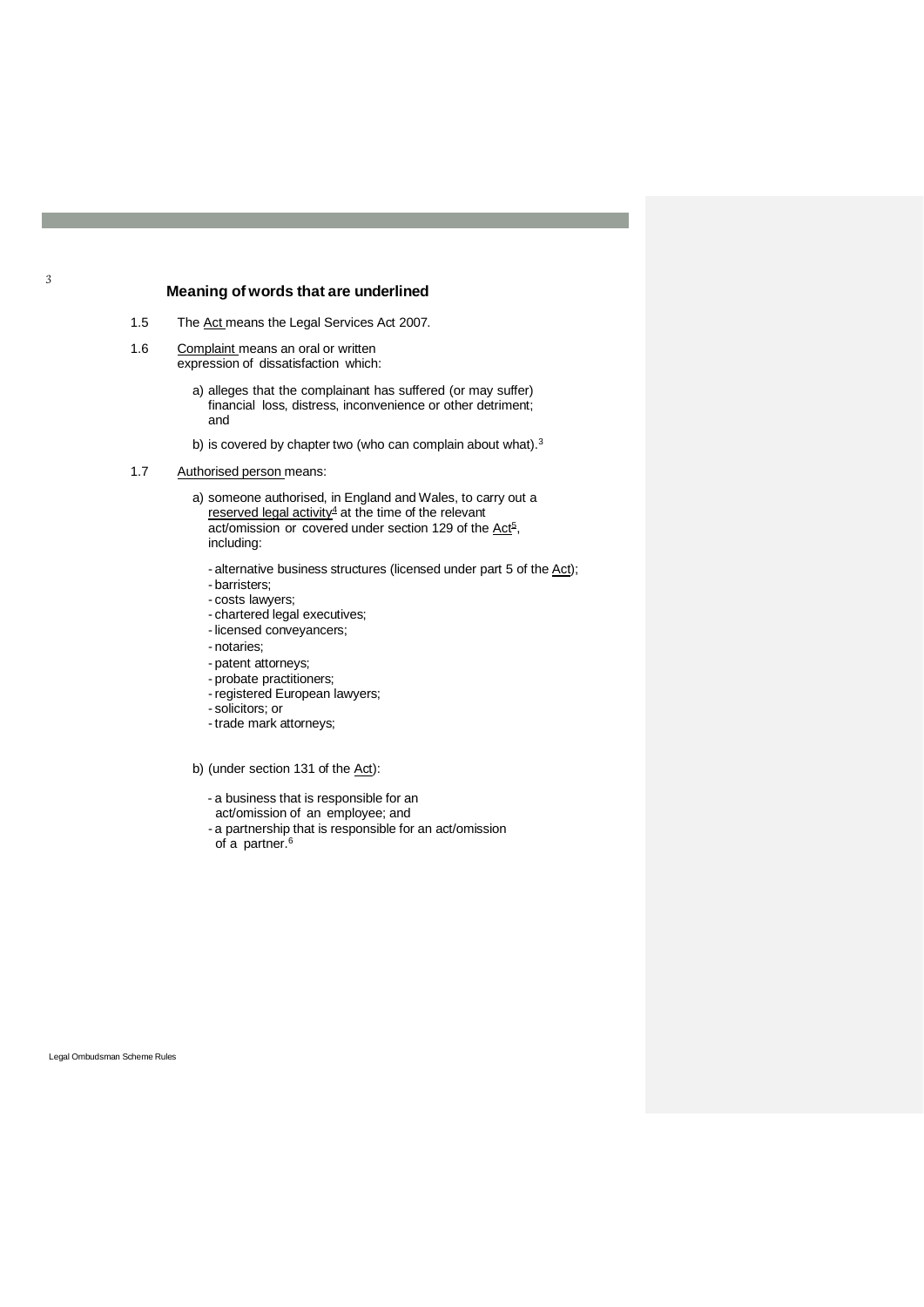#### 1.8 Approved Regulator means:

4

- a) a regulator approved under schedule 4 of the Act, including:
	- the Association of Chartered Certified Accountants (for reserved probate activities);
	- the Association of Costs Lawyers, through the Costs Lawyer Standards Board;
	- the Bar Council, through the Bar Standards Board (for barristers);
	- the Chartered Institute of Patent Attorneys, through the Intellectual Property Regulation Board;
	- the Council for Licensed Conveyancers;
	- the Institute of Chartered Accountants in England and Wales (for reserved probate activities)
	- the Institute of Chartered Accountants in Scotland (for reserved probate activities);
	- CILEX Regulation, through the Chartered Institute of Legal Executives;
	- the Chartered Institute of Trade Mark Attorneys, through the Intellectual Property Regulation Board;
	- the Law Society, through the Solicitors Regulation Authority;
	- the Master of the Faculties (for notaries); and
	- the Legal Services Board (but only for any alternative business structures it licenses directly);
- 1.9 Determination<sup> $7$ </sup> means a final decision that is made by an ombudsman on a complaint.
- 1.10 Legal Ombudsman means the ombudsman scheme established by the Office for Legal Complaints.
- 1.11 Ombudsman means:
	- a) any ombudsman from the Legal Ombudsma[n;](#page-33-5)<sup>8</sup> and
	- b) any Legal Ombudsman staff member to whom an ombudsman has delegated the relevant functions (but an ombudsman cannot delegate the functions of determining a complaint or of dismissing or discontinuing it for any of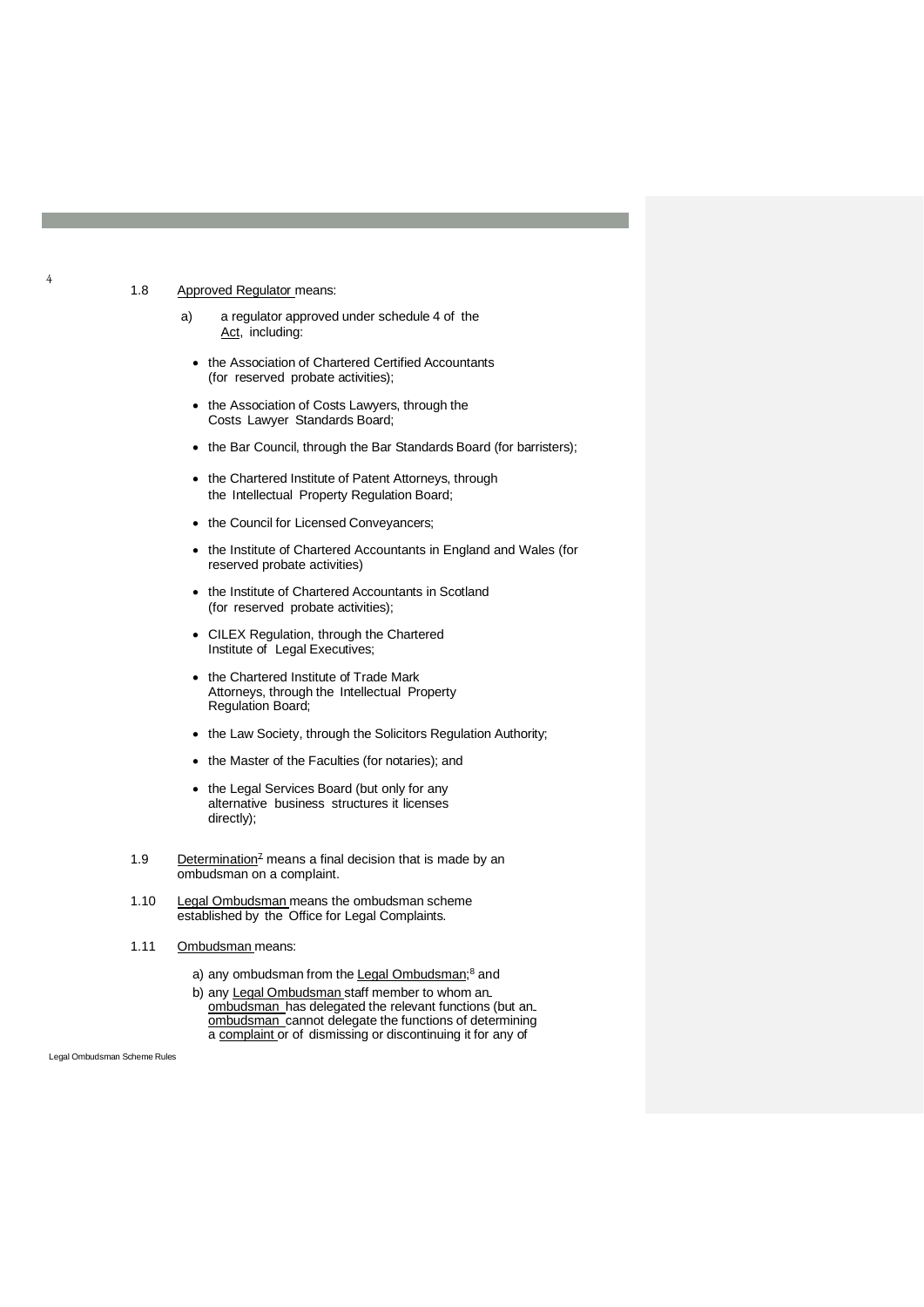- the reasons under paragraph 5.7[\).](#page-34-0)<sup>9</sup>
- 1.12 Party includes:
	- a) a complainant (covered by chapter two);
	- b) an authorised person (covered by chapter two) against whom the complaint is made;
	- c) an **authorised person** (covered by chapter five) whom an **ombudsman** treats as a joint respondent to a complaint.<sup>[10](#page-34-1)</sup>
- 1.13 Public body means any government department, local authority or any other body constituted for the purposes of the public services, local government or the administration of justice.<sup>[11](#page-34-2)</sup>
- 1.14 Reserved legal activity (as defined in schedule 2 of the Act) means:
	- a) exercising a right of audience;
	- b) conducting litigation;
	- c) reserved instrument activities;
	- d) probate activities;
	- e) notarial activities;
	- f) administration of oaths.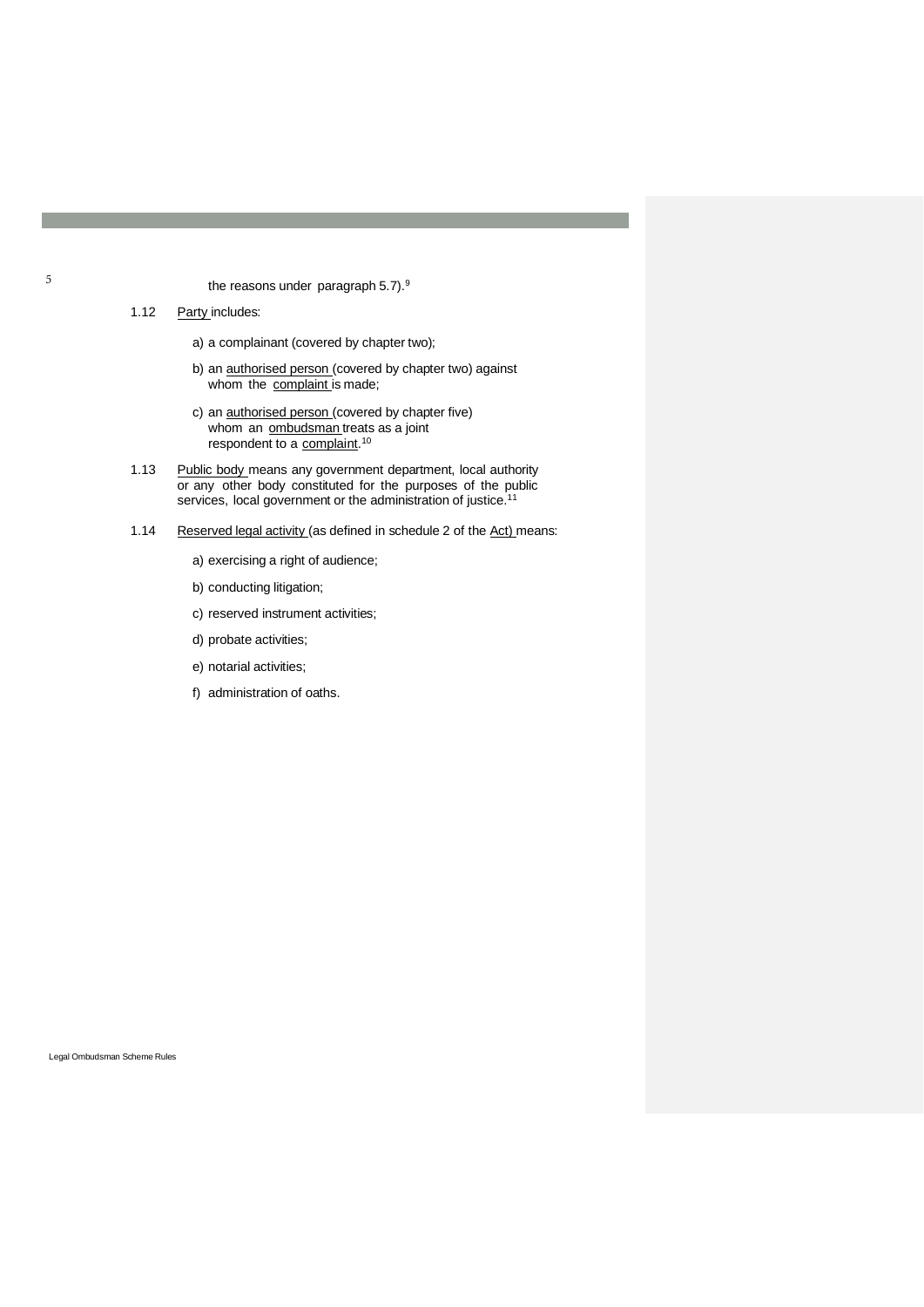# 2 Who can complain about what

# **Who can complain**

2.1 A complainant must be one of the following:<sup>[12](#page-35-0)</sup>

a) an individual;

- b) a business or enterprise that was a micro-enterprise (European Union definition) when it referred the complaint to the authorised person;<sup>[13](#page-35-0)</sup>
- c) a charity that had an annual income net of tax of less than £1 million when it referred the complaint to the authorised person;
- d) a club/association/organisation, the affairs of which are managed by its members/a committee/a committee of its members, that had an annual income net of tax of less than £1 million when it referred the complaint to the authorised person;
- e) a trustee of a trust that had an asset value of less than £1 million when it referred the complaint to the authorised person; or
- f) a personal representative or beneficiary of the estate of a person who, before he/she died, had not referred the complaint to the Legal Ombudsman.

For (e) and (f) the condition is that the services to which the complaint relates were provided by the respondent to a perso

a) who has subsequently died; and

b) who had not by his or her death referred the complaint to the ombudsman scheme.

- 2.2 If a complainant who has referred a complaint to the Legal Ombudsman dies or is otherwise unable to act, the complaint can be continued by:<sup>[14](#page-35-0)</sup>
	- a) anyone authorised by law
		- (for example:
		- the executor of a complainant who has died; or
		- someone with a lasting power of attorney from a complainant who is incapable); or
	- b) the residuary beneficiaries of the estate of a complainant who has died.<sup>[15](#page-35-0)</sup>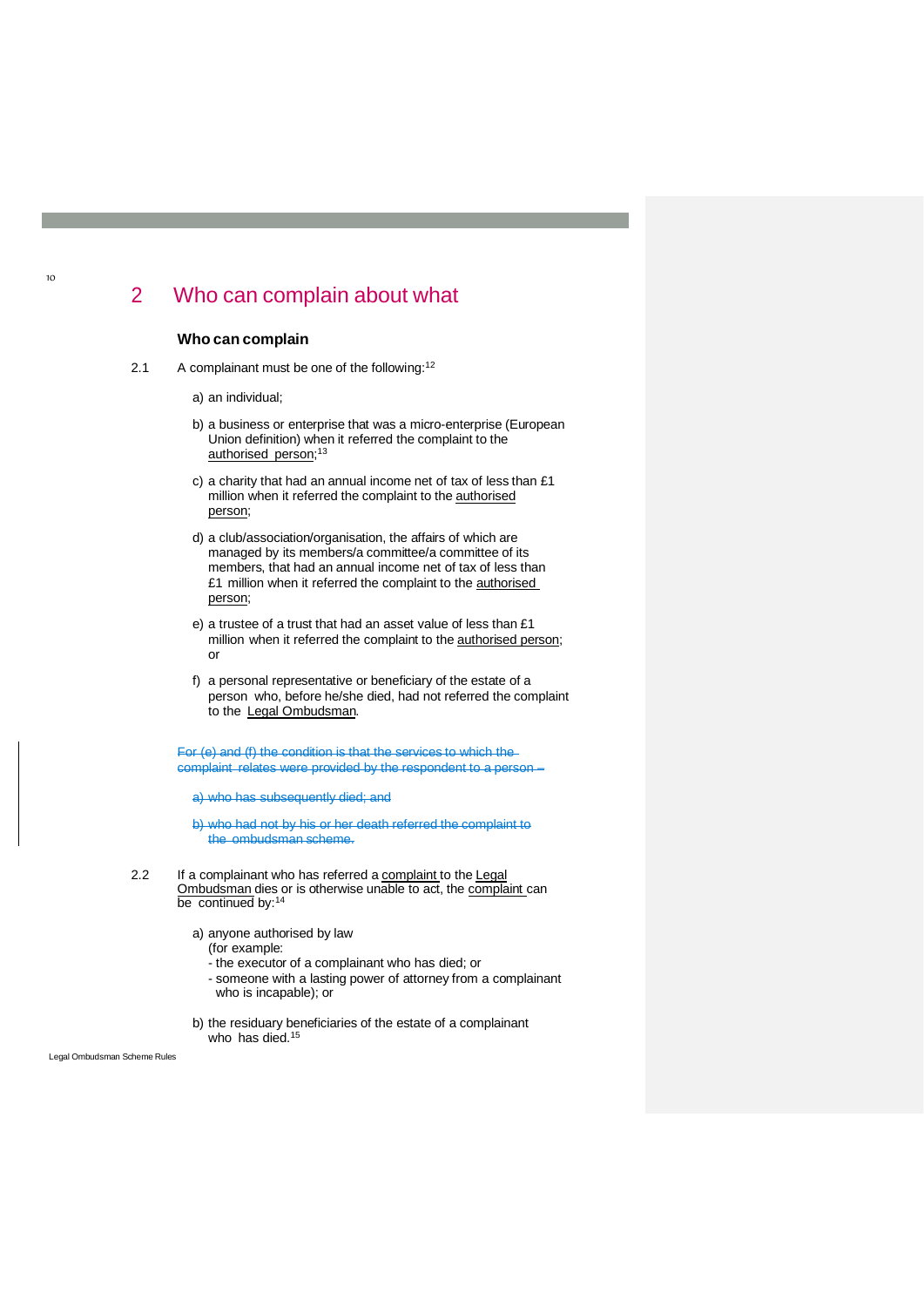- 2.3 A complainant must not have been, at the time of the act/omission to which the complaint relates:
	- a) a public body (or acting for a public body) in relation to the services complained about; or
	- b) an **authorised person** who procured the services complained about on behalf of someone else.[16](#page-35-0) [17](#page-35-0)
- 2.4 For example, where the complaint is about a barrister who was instructed by a solicitor on behalf of a consumer, the consumer can complain to the ombudsman but the solicitor cannot.
- 2.5 A complainant can authorise someone else in writing (including an authorised person) to act for the complainant in pursuing a complaint, but the Legal Ombudsman remains free to contact the complainant direct where it considers that appropriate.<sup>1</sup>

#### **What they can complain about**

- 2.6 The complaint must relate to an act/omission by someone who was an authorised person at that time<sup>[19](#page-35-0)</sup> but:
	- a) an act/omission by an employee is usually treated also as an act/omission by their employer, whether or not the employer knew or approved;<sup>[20](#page-35-0)</sup> and
	- b) an act/omission by a partner is usually treated also as an act/omission by the partnership, unless the complainant knew (at the time of the act/omission) that the partner had no authority to act for the partnership.[21](#page-35-0)
- 2.7 The act/omission does not have to:
	- a) relate to a reserved legal activity $22$ ; nor
	- b) be after the Act came into force<sup>[23](#page-35-0)</sup> (but see the time limits in chapter four).
- 2.8 The complaint must relate to services which the authorised person:
	- a) provided to the complainant; or
	- b) provided to another authorised person who procured them on behalf of the complainant; or
	- b)c) provided to an estate of a person who is deceased where the complainant is a beneficiary of that estate; or
	- e)d) provided to (or as) a personal representative/trustee where the complainant is a beneficiary of the

Legal Ombudsman Scheme Rules

**Formatted:** Not Expandedby / Condensed by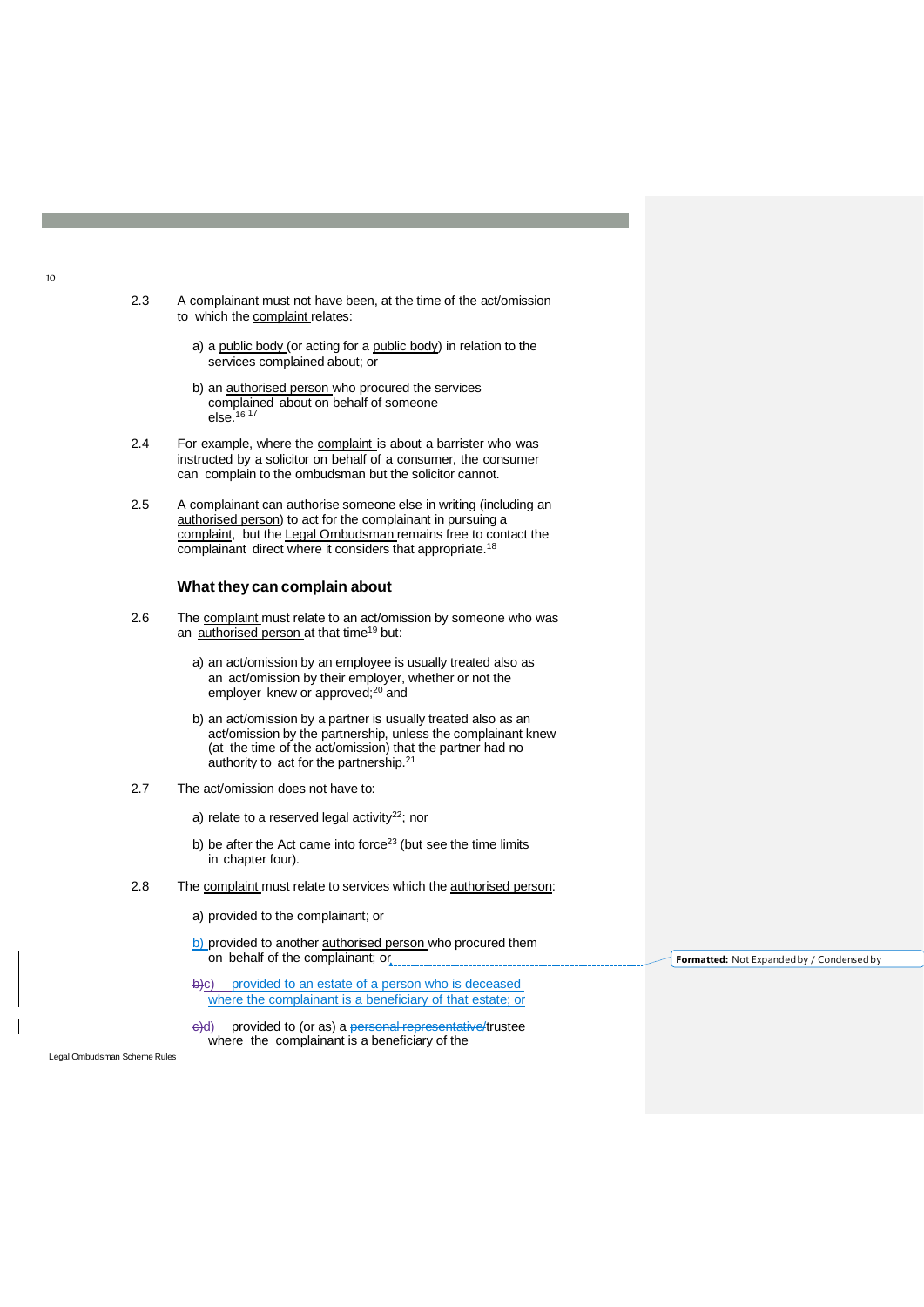estate/trust<sup>[24](#page-35-0)</sup>; or

d)e) offered, or refused to provide, to the complainant.<sup>[25](#page-35-0)</sup>

Legal Ombudsman Scheme Rules

 $\overline{\phantom{a}}$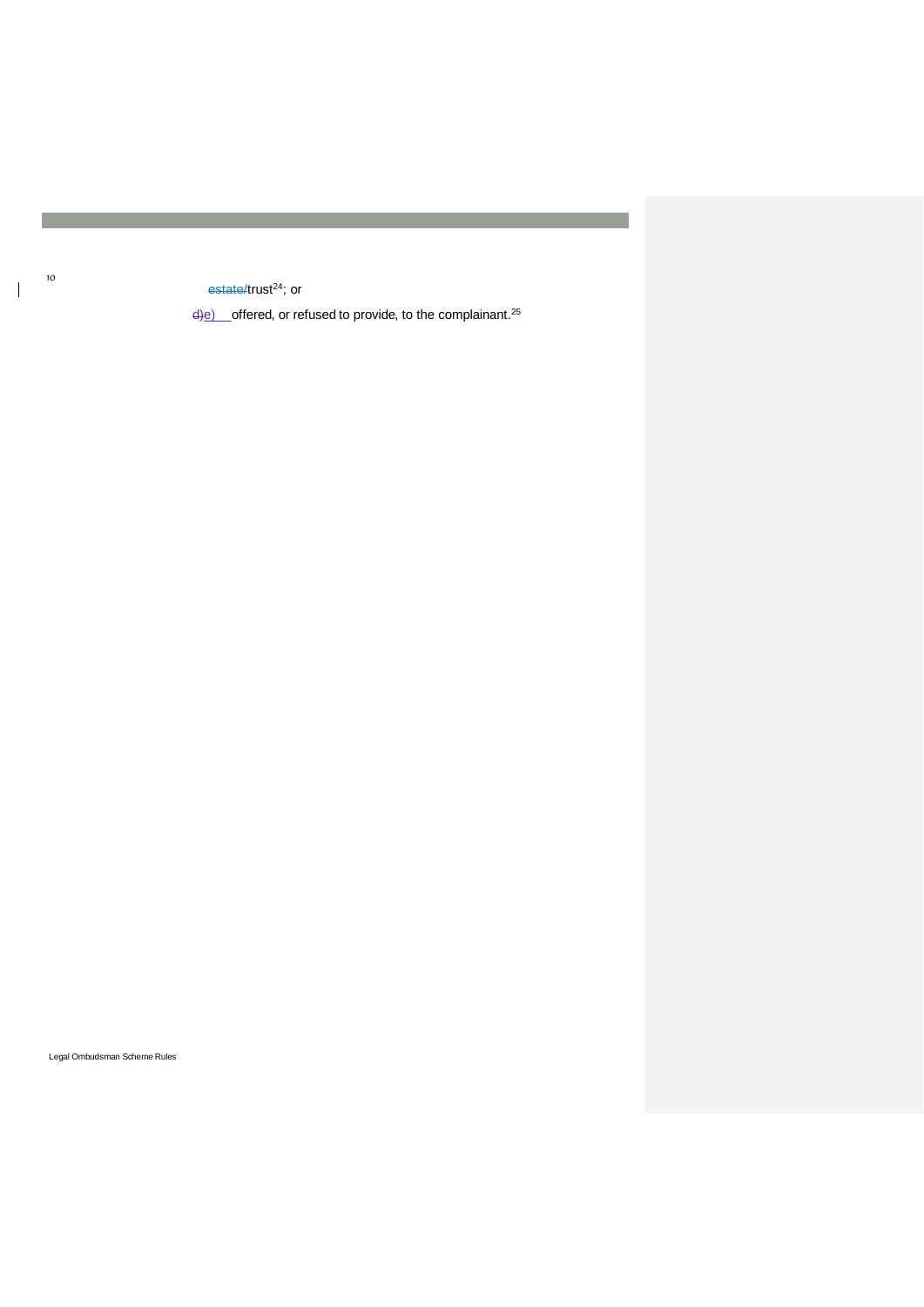- 2.9 A complaint is not affected by any change in the membership of a partnership or other unincorporated body.[26](#page-35-0)
- 2.10 Where authorised person A ceases to exist and B succeeds to the whole (or substantially the whole) of A's business:
	- a) acts/omissions by A become acts/omissions of B;<sup>[27](#page-35-0)</sup> and
	- b) complaints already outstanding against A become complaints against B.[28](#page-35-0)

Unless an Ombudsman decides that this is, in his/her opinion, not fair and reasonable in all the circumstances of the case.

- 2.11 However, the Legal Ombudsman may decline to accept a complaint for investigation if, in an Ombudsman's reasonable opinion,:
	- a) the complaint is frivolous, vexatious, or it does not have any reasonable prospects of successlacks merit or where there has been no significant detriment caused to the complainant
	- b) the authorised person has offered fair and reasonable redress in relation to the circumstances alleged by the complainant.
	- c) it would be more suitable for the complaint to be dealt with by a court, by arbitration or by another complaints (or costsassessment) scheme.
	- d) the subject matter of the complaint is subject of current court proceedings, unless proceedings are stayed (by agreement of all parties or order of the Court) so that the matter may be considered by the Legal Ombudsman.
	- e) If there is another good reason why it is inappropriate for the complaint to be considered by the Legal Ombudsman.

| Formatted: Not Highlight                                                                                                                                                                                                                                                                                          |  |  |  |  |
|-------------------------------------------------------------------------------------------------------------------------------------------------------------------------------------------------------------------------------------------------------------------------------------------------------------------|--|--|--|--|
| <b>Commented [A1]:</b> No need to say this- it is implicit. Also it<br>invites challenge.                                                                                                                                                                                                                         |  |  |  |  |
| Formatted: Condensed by 0.05 pt                                                                                                                                                                                                                                                                                   |  |  |  |  |
| Formatted: Right, Indent: Left: 4.59 cm, No bullets or<br>numbering                                                                                                                                                                                                                                               |  |  |  |  |
| Formatted: Not Highlight                                                                                                                                                                                                                                                                                          |  |  |  |  |
| <b>Commented [A2]:</b> It is surely not possible to say whether<br>it lacks merit, which is a very wide test requiring in-depth<br>review of the merits, or there is no detriment before any<br>investigation- save at the extremes? You could say "lacks<br>any merit" if the previous formulation is preferred. |  |  |  |  |
| Formatted: Not Highlight                                                                                                                                                                                                                                                                                          |  |  |  |  |
| Formatted: Condensed by 0.05 pt                                                                                                                                                                                                                                                                                   |  |  |  |  |
| Formatted: Right, Indent: Left: 5.59 cm, No bullets or<br>numbering                                                                                                                                                                                                                                               |  |  |  |  |
| Formatted: List Paragraph, Right: 0 cm, Space Before:<br>0 pt, No bullets or numbering                                                                                                                                                                                                                            |  |  |  |  |
| Formatted: List Paragraph, Right: 0 cm, Space Before:<br>0 pt, No bullets or numbering                                                                                                                                                                                                                            |  |  |  |  |
| Formatted: List Paragraph, Right: 0 cm, Space Before:<br>0 pt, No bullets or numbering                                                                                                                                                                                                                            |  |  |  |  |

**Formatted:** Outline numbered + Level: 3 + Numbering Style: a, b, c, … + Start at: 1 + Alignment: Left + Aligned at: 5.08 cm + Indent at: 5.59 cm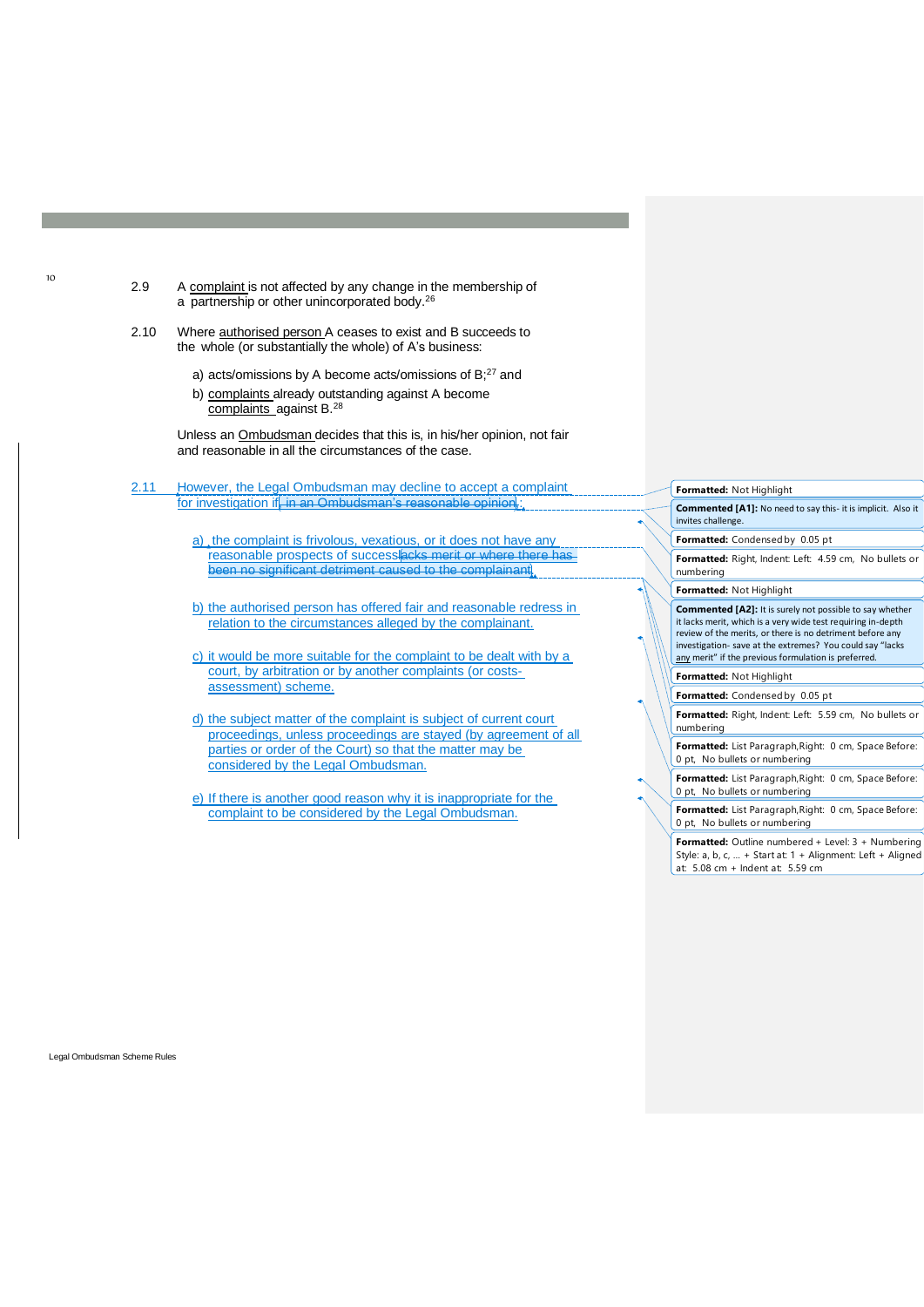# 3 What authorised persons must do

#### **Dealingwith complaints themselves**

- 3.1 Authorised persons including legal practitioners and others must comply with their Approved Regulator's rules on handling complaints, including any requirements specified by the Legal Services Board.<sup>[29](#page-35-0)</sup>
- 3.2 The Legal Services Board has required that:
	- a) authorised persons tell all clients in writing at the time of engagement, or existing clients at the next appropriate opportunity that they can complain, how and to whom this can be done;
	- b) this must include that they can complain to the Legal Ombudsman at the end of the authorised person's complaints process, the timeframe for doing so and full details of how to contact the Legal Ombudsman; and
	- c) authorised persons tell all clients in writing at the end of the authorised person's complaints process that they can complain to the Legal Ombudsman, the timeframe for doing so and full details of how to contact the Legal Ombudsman.
- 3.3 The Legal Services Board expects that regulation of complainthandling procedures by Approved Regulators will:
	- a) give consumers confidence that:
		- effective safeguards will be provided; and
		- complaints will be dealt with comprehensively and swiftly, with appropriate redress where necessary;

b) provide processes that are:

- convenient and easy to use (in particular for those that are vulnerable or have disabilities);
- transparent, clear, well-publicised, free and allow complaints to be made by any reasonable means;
- prompt and fair, with decisions based on sufficient investigation of the circumstances, and (where appropriate) offer a suitable remedy.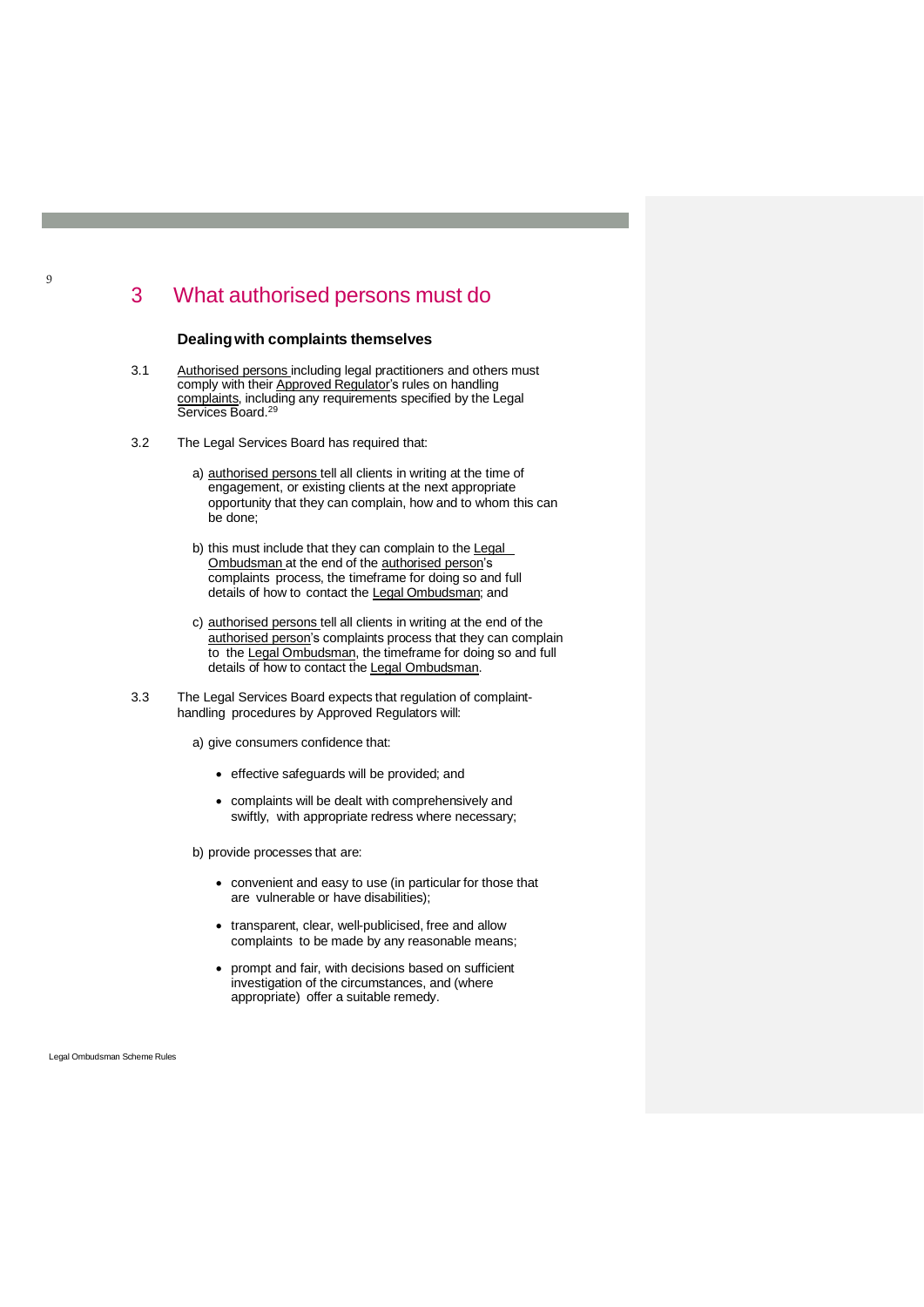# **Cooperatingwith the Legal Ombudsman**

3.4 Authorised persons must comply with their Approved Regulator's rules on cooperating with an **ombudsman**, including any requirements specified by the Legal Services Board.<sup>[30](#page-35-0)</sup>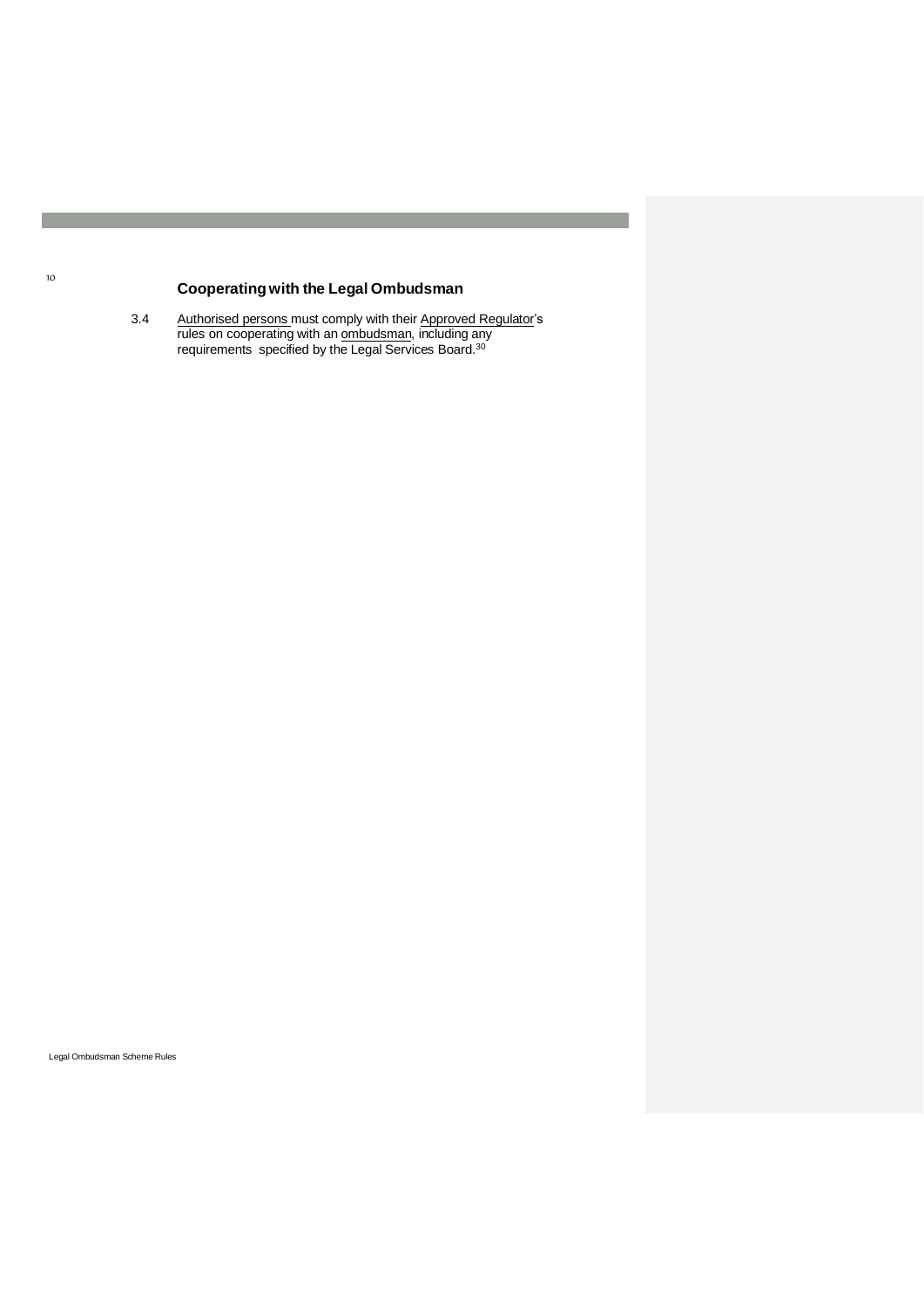# 4 When complaints can be referred to the Legal Ombudsman

## **After complaining to the authorised person**

- 4.1 Crdinarily, a complainant cannot use the Legal Ombudsman unless the complainant has first used the authorised person's complaints procedure (referred to in chapter three).<sup>[31](#page-35-0)</sup>
- 4.2 When a complaint is submitted to the Legal Ombudsman it should:
	- a) Identify all the facts relevant to the complaint. A complainant may not subsequently add new or different complaints to a submitted complaint, save in exceptional circumstances.

4.1b) Attach evidence of having first used, or attempted to use, the authorised person's complaints procedure.

# **Time limit from authorised person's final response**

- 4.24.3 But a complainant can use the Legal Ombudsman if: [32](#page-35-0)
	- a) the complaint has not been resolved to the complainant's satisfaction within eight weeks of being made to the authorised person; or
	- b) an ombudsman considers that there are exceptional reasons to consider the complaint sooner, or without it having been made first to the authorised person; or
	- c) where an ombudsman considers that in-house resolution is not possible due to irretrievable breakdown in the relationship between an authorised person and the person making the complaint.
- 4.34.4 For example, an ombudsman may decide that the Legal Ombudsman should consider the complaint where the authorised person has refused to consider it, or where delay would harm the complainant.
- 4.44.5 a) This time limit applies only if the authorised person's written response to a complaint included prominently:
	- an explanation that the Legal Ombudsman was available if the complainant remained dissatisfied;
	- full contact details for the Legal Ombudsman; and • a warning that the complaint must be referred to the

Legal Ombudsman Scheme Rules

11

numbering **Formatted:** Font: 12 pt **Formatted:** List Paragraph,Right: 0 cm, Line spacing: single, No bullets or numbering, Tab stops:Not at 4.59 cm **Formatted:** Right, Indent: Left: 5.59 cm, No bullets or numbering **Formatted Formatted:** Font: 12 pt

**Formatted:** Not Raised by / Lowered by

**Formatted:** Right, Indent: Left: 4.59 cm, No bullets or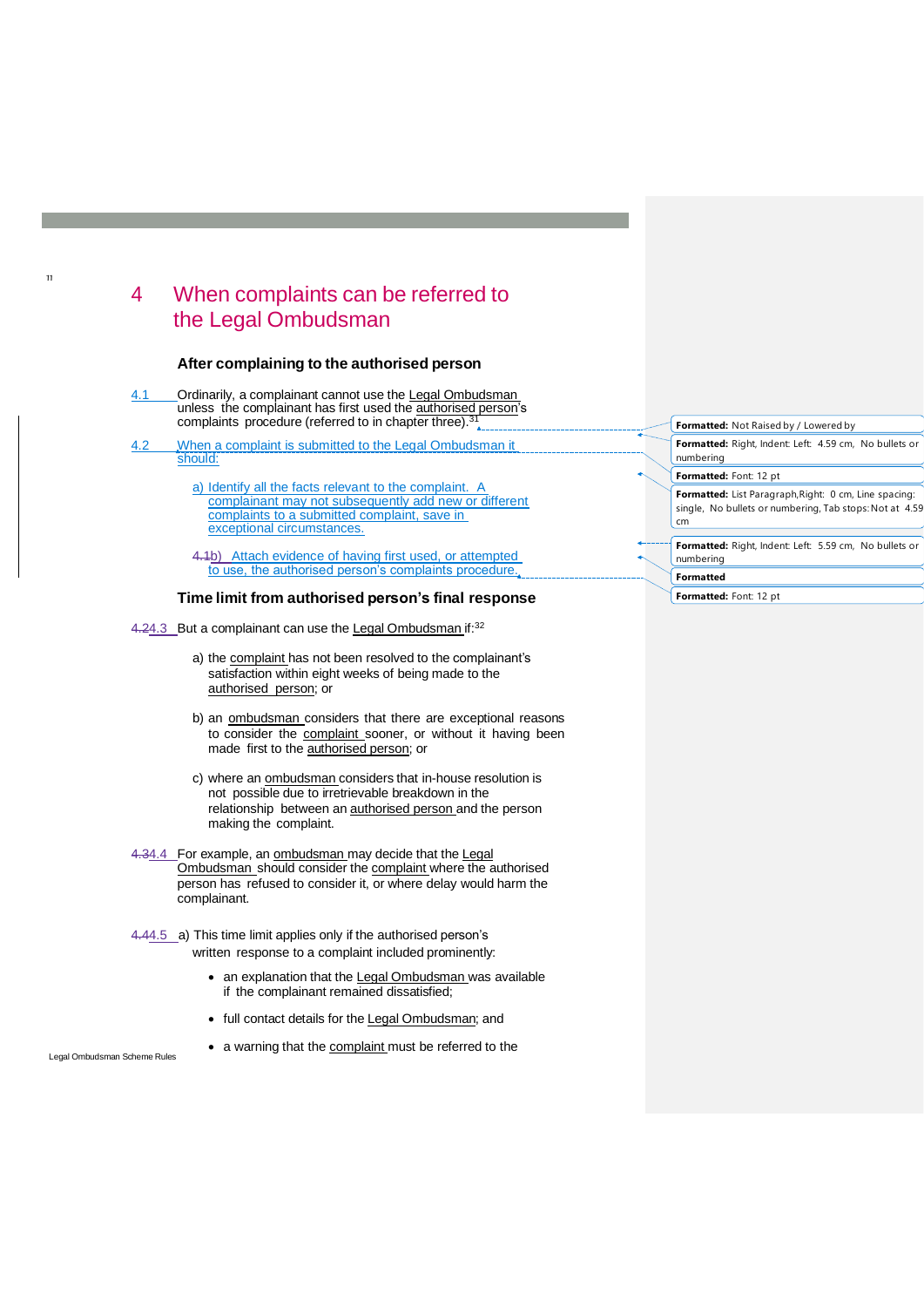Legal Ombudsman within six months of the date of the written response;

b) If (but only if) the conditions in (a) are satisfied, a complainant must ordinarily refer the complaint to the Legal Ombudsman within six months of the date of that written response.

Legal Ombudsman Scheme Rules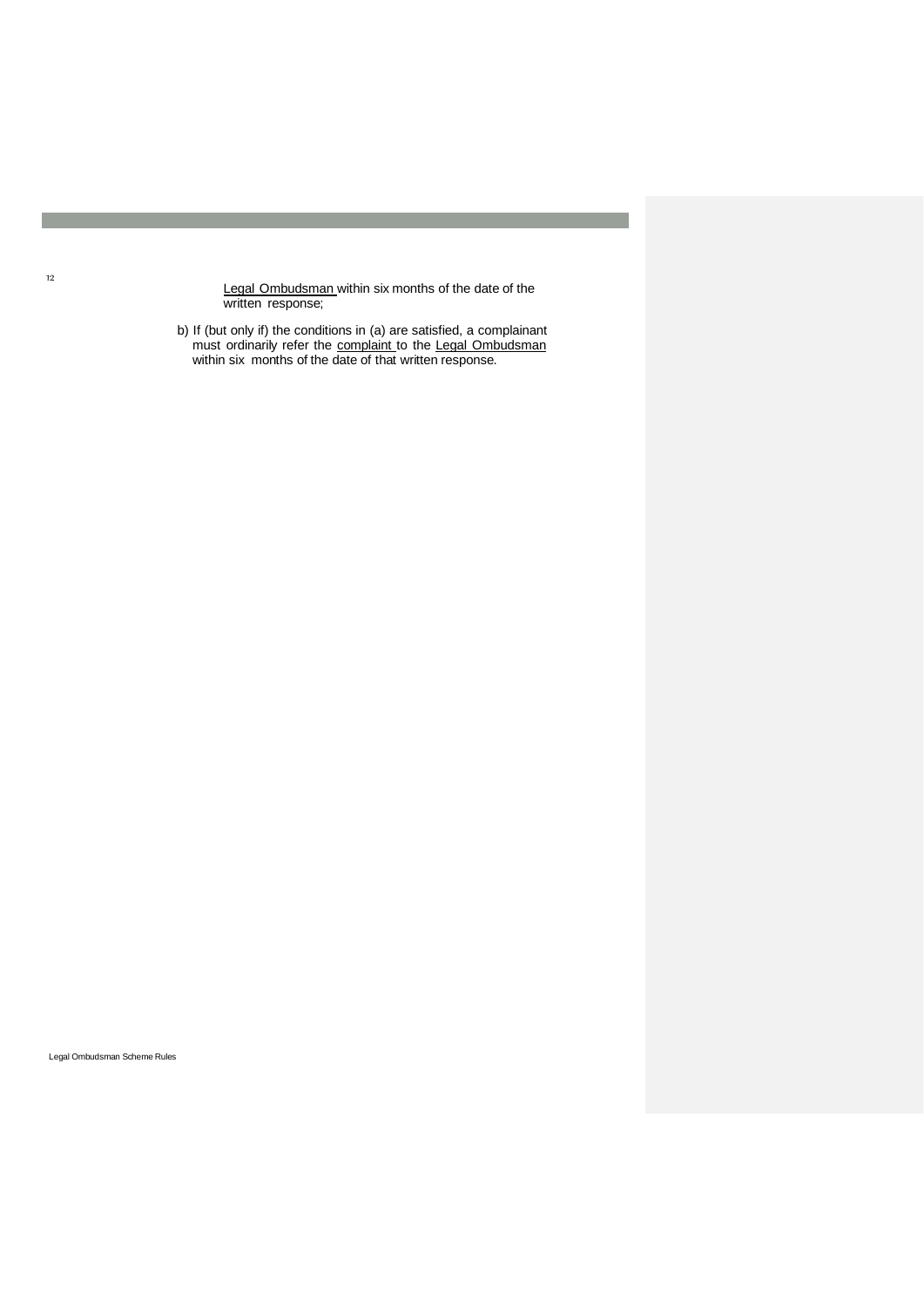## **Time limit from act/omission**

#### 4.54.6 Ordinarily:

- a) the act or omission, or when the complainant should reasonably have known there was cause for complaint, must have been after 5 October 2010; and
- $\rightarrow$  the complainant must refer the complaint to the Legal Ombudsman no later than:
	- six one years from the act/omission; or
	- onethree years from when the complainant should reasonably have known there was cause for complaint.<sup>[33](#page-35-0)</sup>

## 4.64.7 In relation to 4.5(b):

- a) where a complaint is referred by a personal representative or beneficiary of the estate of a person who, before he/she died, had not referred the complaint to the Legal Ombudsman, the period runs from when the deceased should reasonably have known there was cause for complaint; and
- b) when the complainant (or the deceased) should reasonably have known there was a cause for complaint will be assessed on the basis of the complainant's (or the deceased's) own knowledge, disregarding what the complainant (or the deceased) might have been told if he/she had sought advice.

#### **Ombudsman extending time limits**

- 4.74.8 If an ombudsman considers that there are exceptional circumstances, he/she may extend any of these time limits to the extent that he/she considers fair.[34](#page-35-0)
- 4.84.9 For example an Ombudsman:
	- a) might extend a time limit if the complainant was prevented from meeting the time limit as a result of serious illness; and
	- b) is likely tomight extend a time limit where the time limit had not expired when the complainant raised the complaint with the authorised person.

**Formatted:** Right, Indent: Left: 5.08 cm, No bullets or numbering

**Commented [A3]:** "is likely" does not constitute exceptional circumstances. Indeed if left as drafted it would mean that only in exceptional circumstance would no extension of time be granted.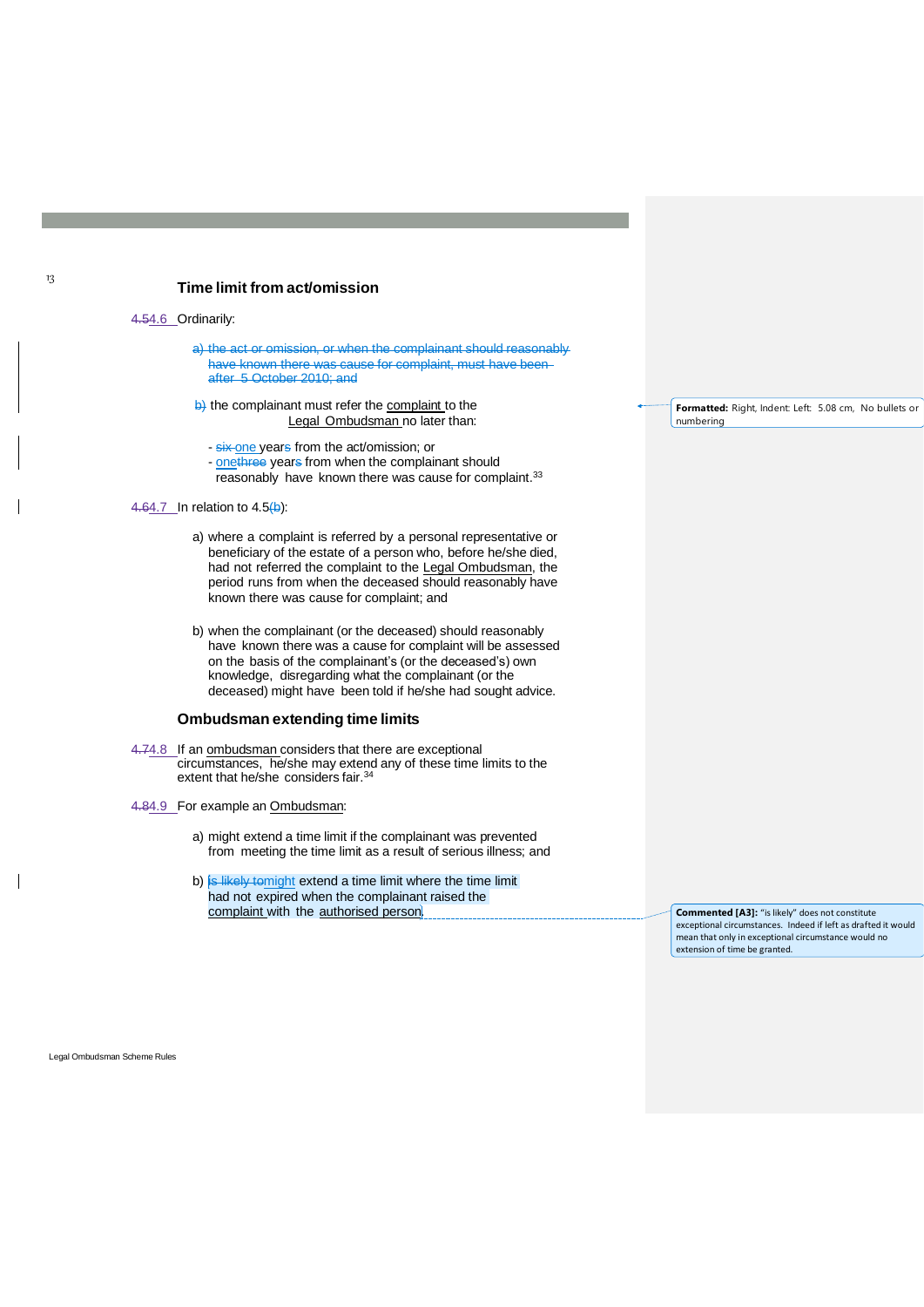# 5 How the Legal Ombudsman will deal with complaints $35$

- 5.1 The Legal Ombudsman may require a complainant to complete its complaint form.[36](#page-35-0)
- 5.2 In the case of a partnership (or former partnership), it is sufficient for the Legal Ombudsman to communicate with any partner (or former partner).<sup>[37](#page-35-0)</sup>

# **First contact**

5.3 Unless:

14

- a) the authorised person has already had eight weeks to consider the complaint; or
- b) the authorised person has already issued a written response to the complaint; or
- c) an ombudsman considers that there are exceptional
- reasons; the Legal Ombudsman will:
	- a) refer the complaint to the authorised person;
	- b) notify the complainant; and
	- c) explain why to both of them.<sup>[38](#page-35-0)</sup>
- 5.4 If the authorised person claims that all or part of the complaint:
	- a) is not covered by the Legal Ombudsman under chapter two; or
	- b) is out-of-time under chapter four; or
	- c) should be dismissed under paragraph 5.7;

|         | then the authorised person should provide reasons for their<br>challenge at the earliest possible opportunity, following<br>which an ombudsman will give all parties an opportunity to<br>make representations before deciding. <sup>39</sup> | Formatted: Not Highlight        |
|---------|-----------------------------------------------------------------------------------------------------------------------------------------------------------------------------------------------------------------------------------------------|---------------------------------|
| $5.5\,$ | Otherwise, if an ombudsman considers that all or part of<br>the complaint:                                                                                                                                                                    |                                 |
|         | a) may not be covered, or it may not be appropriate to<br>investigate, by the Legal Ombudsman under<br>chapter two: or                                                                                                                        | <b>Formatted: Not Highlight</b> |

Legal Ombudsman Scheme Rules

b) may be out-of-time under chapter four; or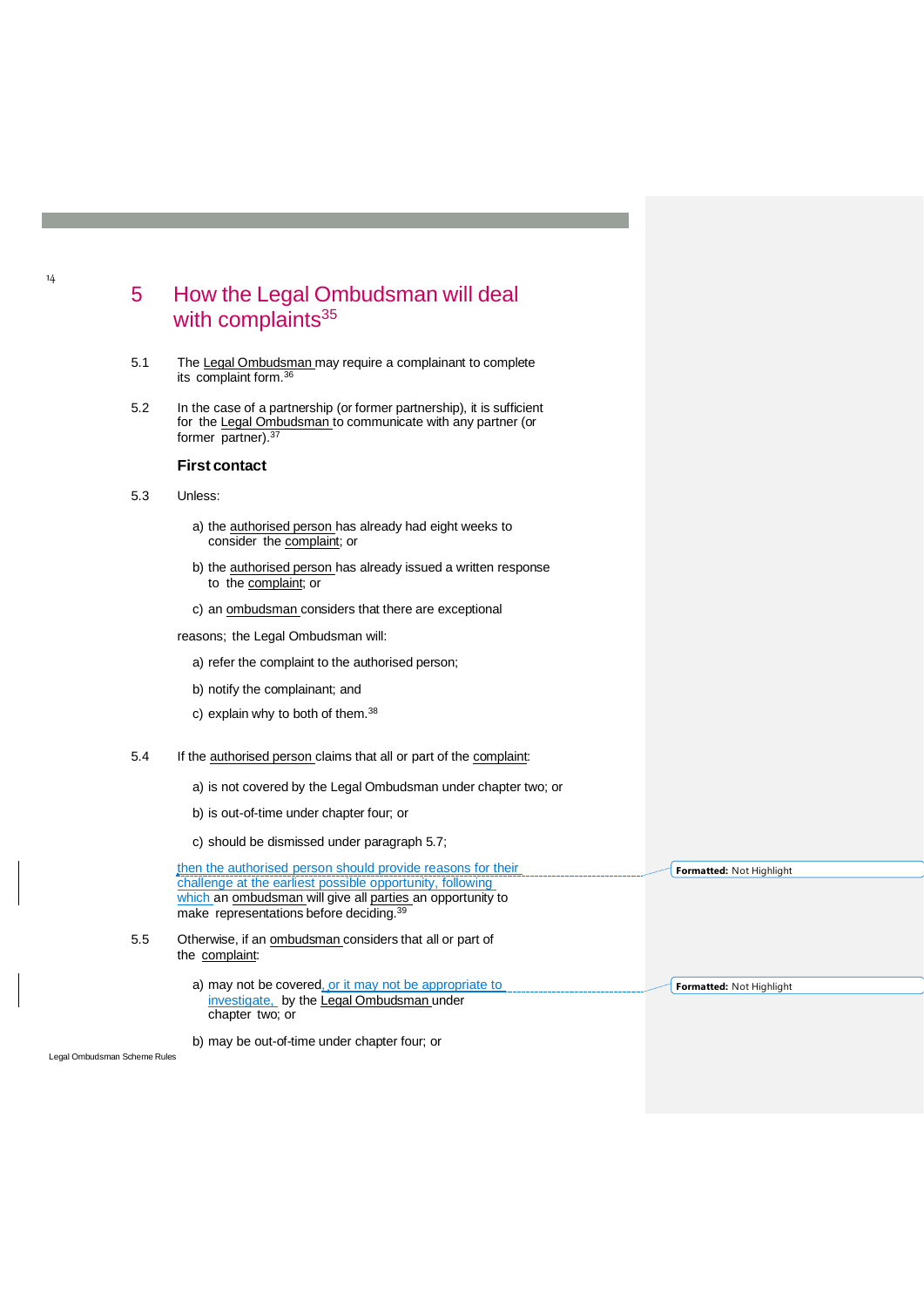c) should be dismissed under paragraph 5.7;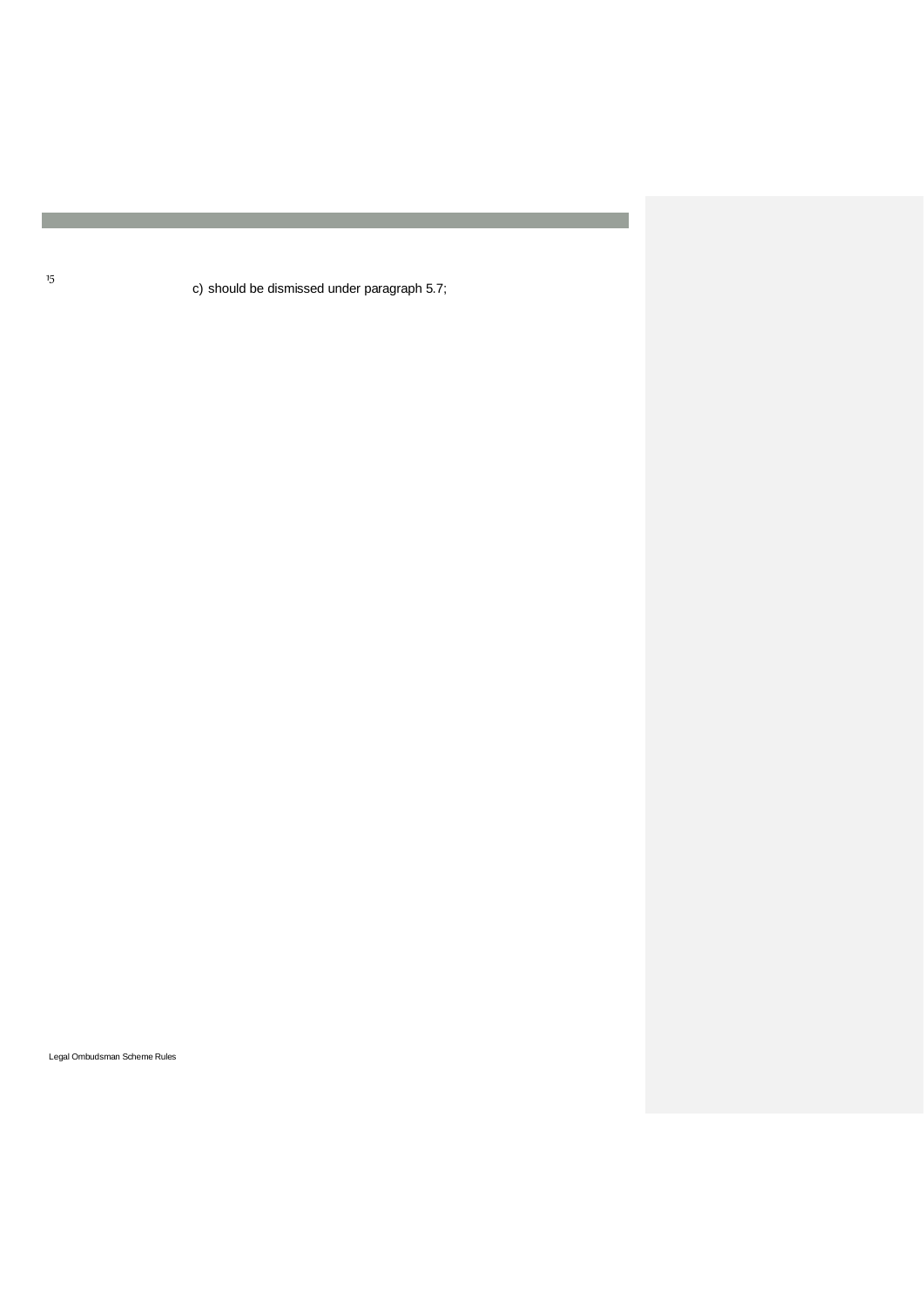the ombudsman will give the complainant an opportunity to make representations before deciding.[40](#page-35-0)

5.6 The ombudsman will then give the complainant and the authorised person his/her decision and the reasons for it.<sup>[41](#page-35-0)</sup>

# **Grounds for dismissing or discontinuing a complaint[42](#page-35-0)**

5.7 An ombudsman may (but does not have to) dismiss or discontinue all or part of a complaint if, in his/her opinion:

a) it does not have any reasonable prospect of success, or

 $a(b)$  it is frivolous or vexatious; or

- c) the complainant has not suffered (and is unlikely to suffer) significant financial loss, distress, inconvenience or other detriment; or
- b)d) it is disproportionate, given the nature and gravity of the complaint weighed against the costs of investigating the complaint, for the complaint to be further considered by the Legal Ombudsman; or
- c)e) the authorised person either offers during the course of the ombudsman's investigation or has already offered fair and reasonable redress in relation to the circumstances alleged by the complainant, which redress may include an apology which has either been accepted by the complainant or which offerand the offer is still open for acceptance; or
- ed) the complainant has previously complained about the same issue to the Legal Ombudsman or a predecess complaints scheme (unless the ombudsman considers that material new evidence, likely to affect the outcome, only became available to the complainant afterwards); or

e) f) a comparable independent complaints (or costsassessment) scheme or a court has already dealt with the same issue; or

 $\frac{f}{f}$  g) a comparable independent complaints (or costsassessment) scheme or a court is dealing with the same issue, unless those proceedings are first stayed (by the agreement of all parties or by a court order) so that the Legal Ombudsman can deal with the issue; or

 $\left(\frac{d}{dx}\right)$  h) it would be more suitable for the issue to be dealt with by a court, by arbitration or by another complaints (or costsassessment) scheme;[43](#page-35-0) or

**Formatted:** Not Expandedby / Condensed by **Formatted:** Right, Indent: Left: 5.08 cm, No bullets or numbering

**Formatted:** Not Expandedby / Condensed by

**Formatted:** Indent: Left: 5.08 cm, No bullets or numbering

**Formatted:** Indent: Left: 5.08 cm, No bullets or numbering

16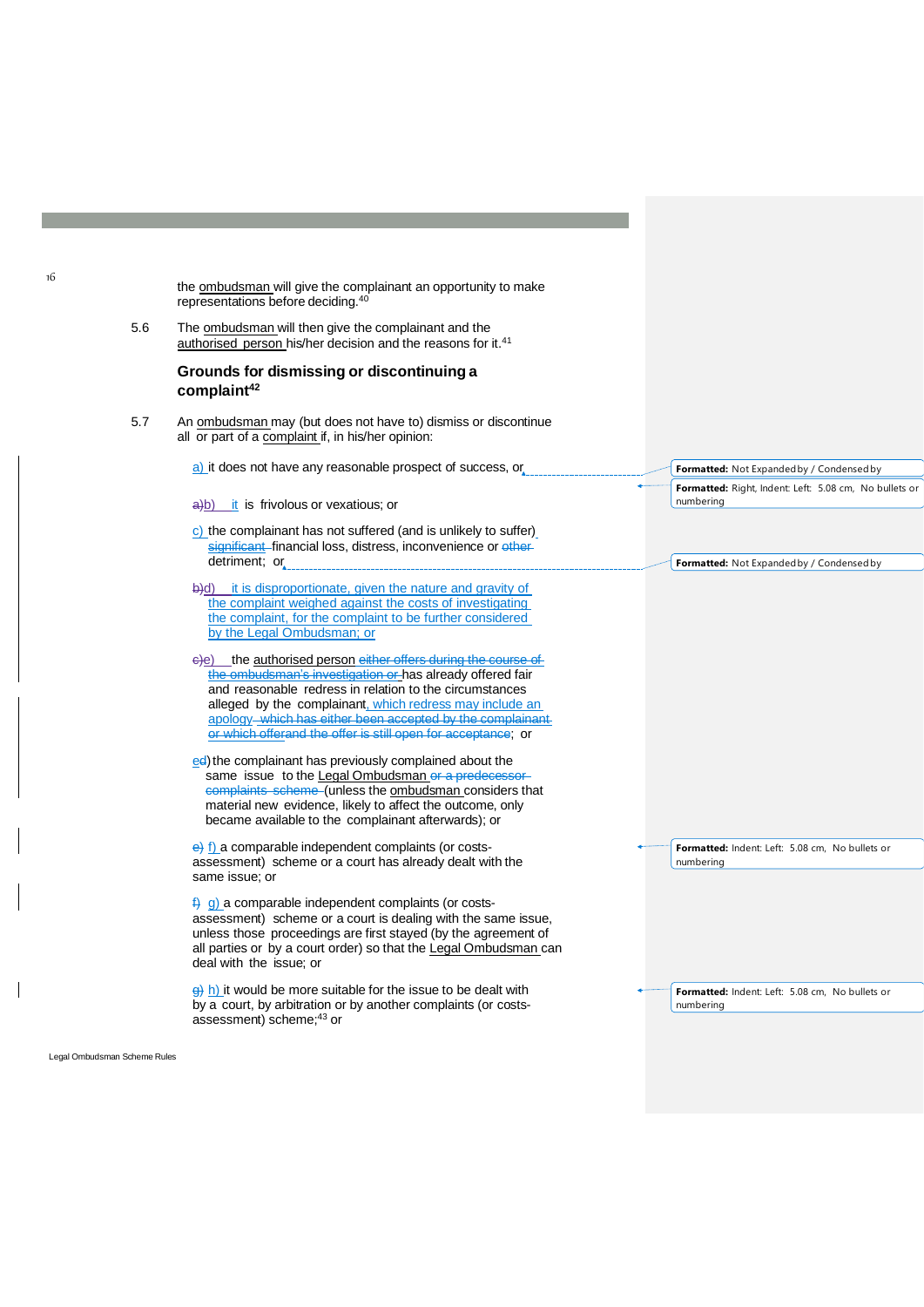h) i) the issue concerns an authorised person's decision when exercising a discretion under a will or trust; or

 $\frac{1}{2}$  i) the issue concerns an authorised person's failure to consult a beneficiary before exercising a discretion under a will or trust, where there is no legal obligation to consult;

 $\frac{1}{2}$  k) the issue involves someone else who has not complained and the ombudsman considers that it would not be appropriate to

**Formatted:** Indent: Left: 5.59 cm, No bullets or numbering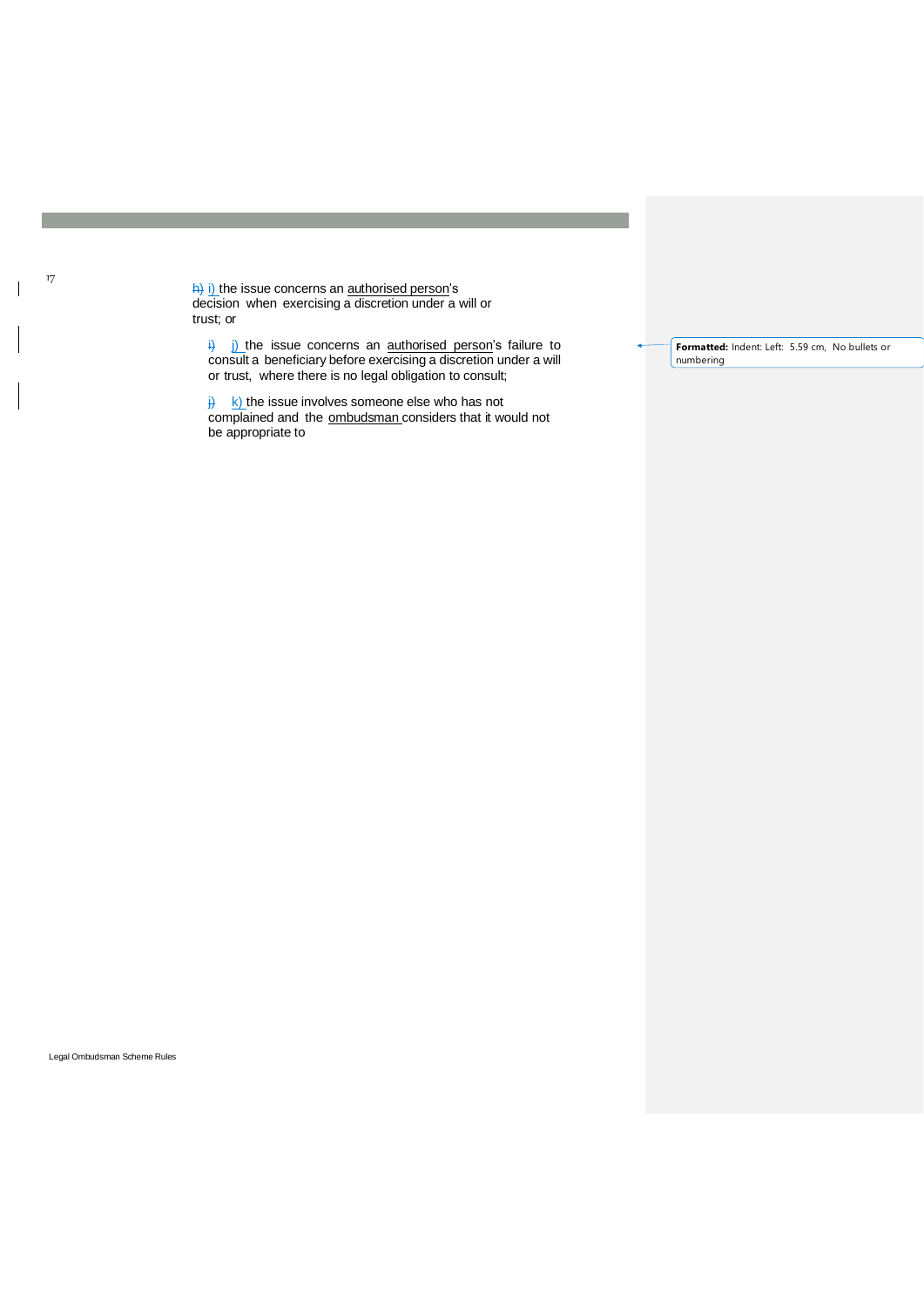deal with the issue without their consent; or

 $\overline{k}$   $\overline{k}$   $\overline{k}$   $\overline{k}$  is not practicable to investigate the issue fairly because of the time which has elapsed since the act/omission; or

 $\lfloor m \rfloor$  the issue concerns an act/omission outside England and Wales and the circumstances do not have a sufficient connection with England and Wales;<sup>[44](#page-35-0)</sup>

n) the complaint is about an authorised person's refusal to provide a service and the complainant has not produced evidence that the refusal was for other than legitimate or reasonable reasons; or

<u>o\_If, in the ombudsman's reasonable opinion, it would</u> not be a proportionate use of the ombudsman's time to investigate the complaint, due to the likely impact or due to its complexity, the amount of evidence provided, or due to the conduct of the complainant during the investigation; or

 $m$ ) p) the ombudsman considers that there has been undue delay in the complainant raising the complaint or providing evidence to support it; or

n) q) there is another good are other compelling reasons why it is inappropriate for the issue to be dealt with by the Legal Ombudsman.

## **Referring a complaint to court**

- 5.8 Exceptionally (at the instance of an ombudsman) where the ombudsman considers that:
	- a) resolution of a particular legal question is necessary in order to resolve a dispute; but
	- b) it is not more suitable for the whole dispute to be dealt with by a court;

the ombudsman may (but does not have to) refer that legal question to court.[45](#page-35-0)

- 5.9 Exceptionally, (at the instance of an authorised person) where:
	- a) the authorised person requests, and also undertakes to pay the complainant's legal costs and disbursements on terms the ombudsman considers appropriate; and
	- b) an ombudsman considers that the whole dispute would be more suitably dealt with by a court as a test case between the

Legal Ombudsman Scheme Rules

**Formatted:** Indent: Left: 5.59 cm, No bullets or numbering

**Formatted:** Indent: Left: 5.59 cm, No bullets or numbering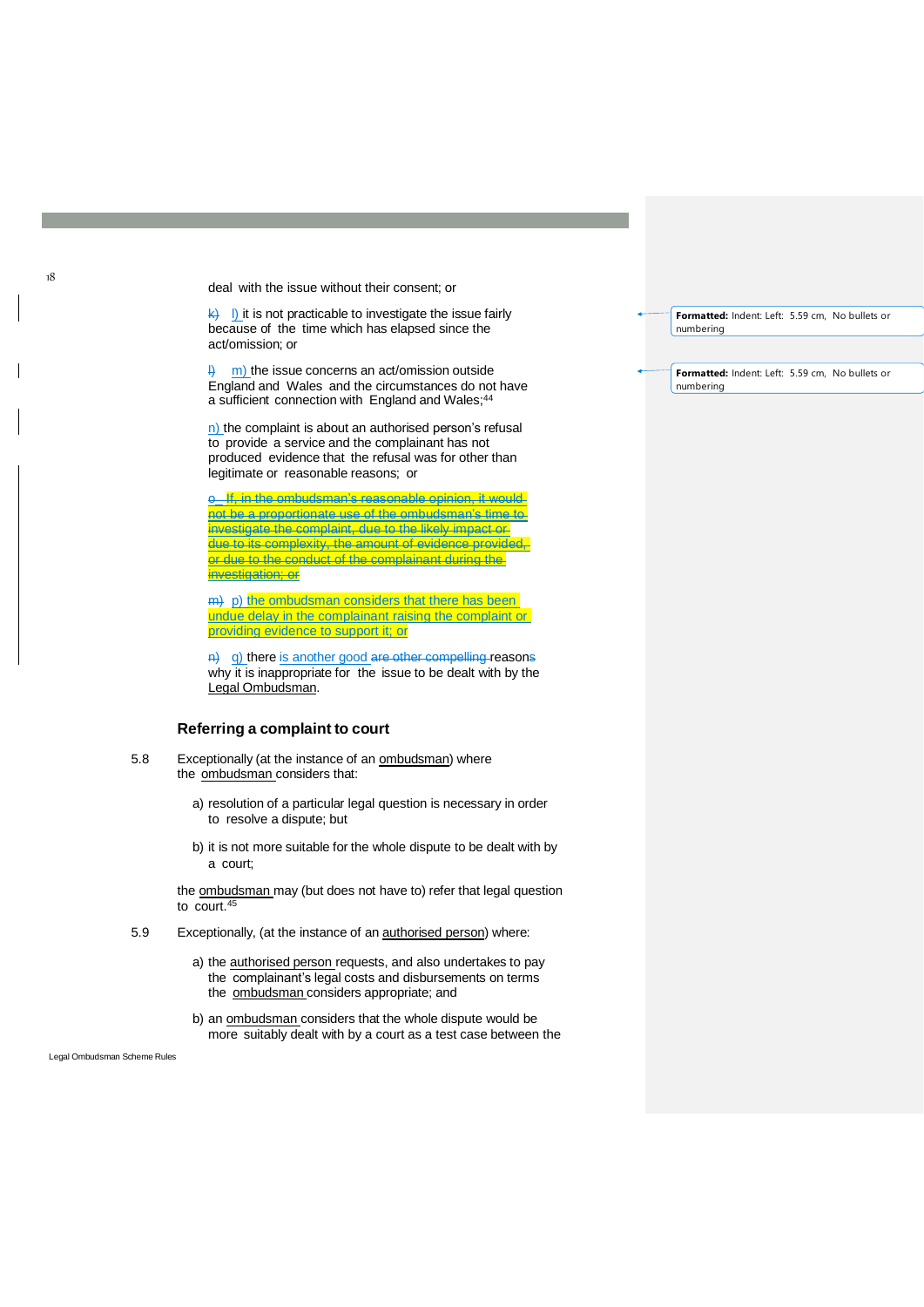complainant and the authorised person;

the **ombudsman** may (but does not have to) dismiss the complaint, so that a court may consider it as a test case.<sup>[46](#page-35-0)</sup>

5.10 By way of example only, in relation to a test case (at the instance of an authorised person) the ombudsman might require an undertaking in favour of the complainant that, if the complainant or the authorised person starts court proceedings against the other in respect of the complaint in any court in England and Wales within six months of the complaint being dismissed, the authorised person will:

Legal Ombudsman Scheme Rules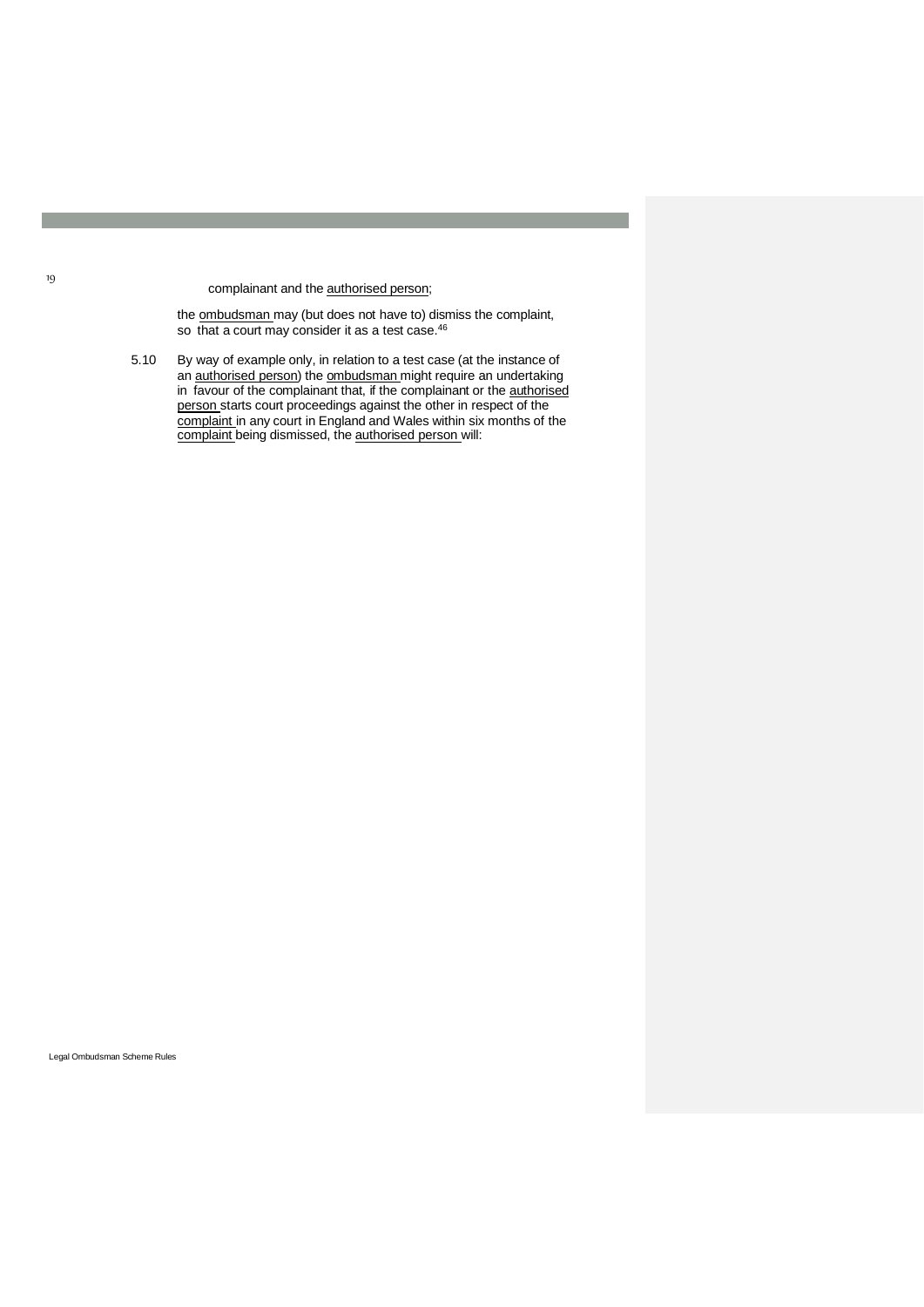- a) pay the complainant's reasonable costs and disbursements (to be assessed if not agreed on an indemnity basis);
- b) pay these in connection with the proceedings at first instance and also any subsequent appeal made by the **authorised** person; and
- c) make interim payments on account if and to the extent that it appears reasonable to do so.
- 5.11 Factors the **ombudsman** may take into account in considering whether to refer a legal question to court, or to dismiss a complaint so that it may be the subject of a test case in court, include (but are not limited to):
	- a) any representations made by the **authorised person** or the complainant;
	- b) the stage already reached in consideration of the dispute;
	- c) how far the legal question is central to the outcome of the dispute;
	- d) how important or novel the legal question is in the context of the dispute;
	- e) the remedies that a court could impose;
	- f) the amount at stake; and
	- g) the significance for the **authorised person** (or similar authorised persons) or their clients.[47](#page-35-0)

#### **Referring to another complaints scheme**

- 5.12 An ombudsman may refer a complaint to another complaints scheme if:
	- a) he/she considers it appropriate; and
	- b) the complainant agrees.<sup>[48](#page-35-0)</sup>
- 5.13 If an ombudsman refers a complaint to another complaints scheme, the ombudsman will give the complainant and the authorised person reasons for the referral.[49](#page-35-0)

#### **Arrangements for assistance**

5.14 The Legal Ombudsman may make such arrangements as it considers appropriate (which may include paying fees) for Approved Regulators or others to provide assistance to an ombudsman in the investigation or consideration of a complaint.<sup>[50](#page-35-1)</sup>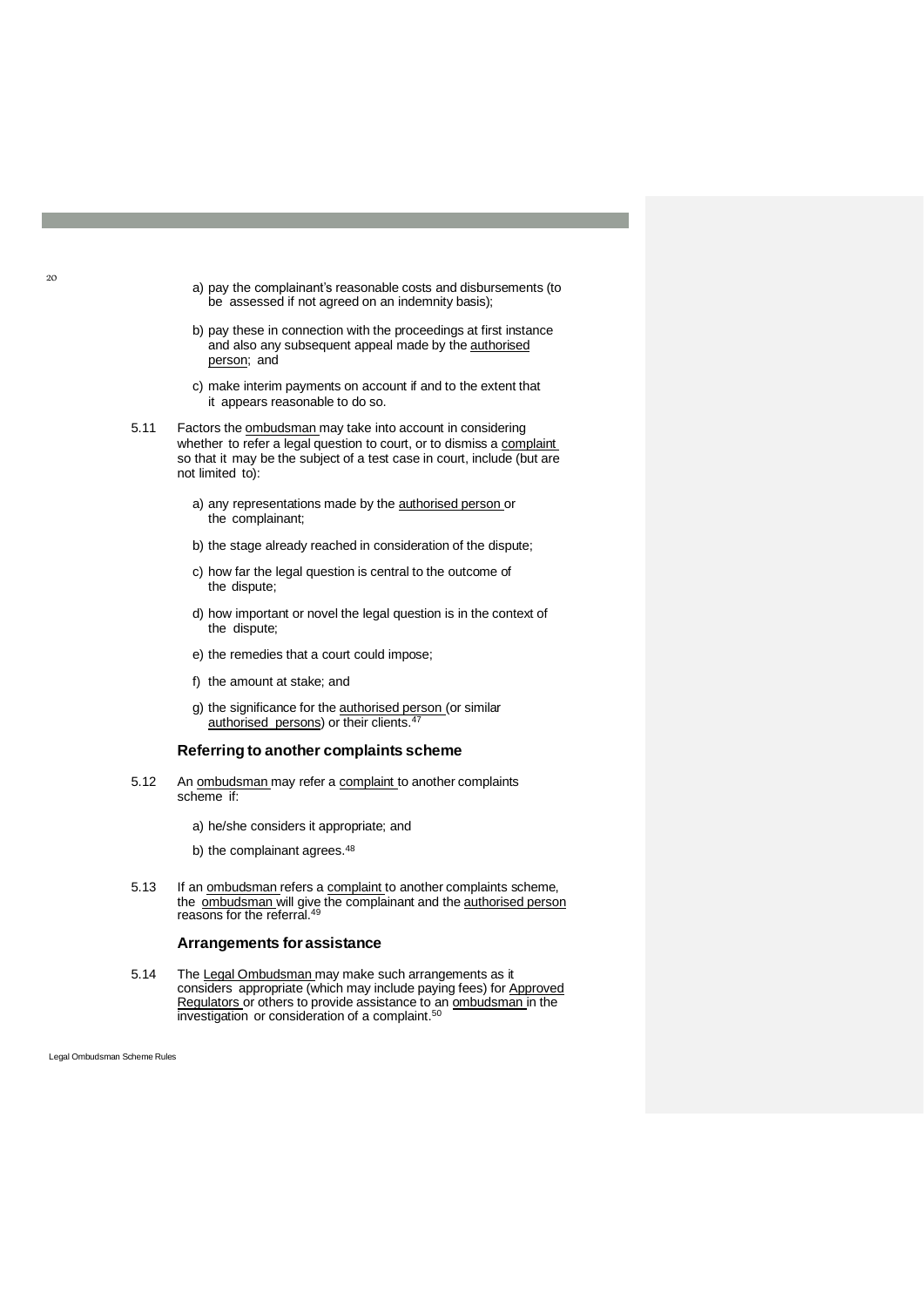## **Related complaints**

- 5.15 The Legal Ombudsman may:
	- a) tell a complainant that a related complaint could have been brought against some other **authorised person**;<sup>[51](#page-35-2)</sup> or
	- b) treat someone else who was an authorised person at the time of the act/omission as a joint respondent to the complaint.<sup>[52](#page-35-3)</sup>
- 5.16 Where two or more complaints against different authorised persons\_relate to connected circumstances:
	- a) the Legal Ombudsman may investigate them together, but an ombudsman will make separate determinations;<sup>[53](#page-35-0)</sup> and
	- b) the determinations may require the authorised persons to contribute towards the overall redress in the proportions the ombudsman considers appropriate.<sup>[54](#page-35-0)</sup>

#### **Resolution**

- 5.17 The Legal Ombudsman will try to resolve complaints at the earliest possible stage, by whatever agreed outcome is considered appropriate.[55](#page-35-0)
- 5.18 If a complaint is settled, abandoned or withdrawn, an ombudsman will tell both the complainant and the authorised person.<sup>[56](#page-35-0)</sup>
- 5.185.19 The Legal Ombudsman will not proceed to an investigation and will discontinue the compliant if to continue would be disproportionate given the nature and gravity of the complaint weighed against the costs of doing so.

# **Investigation**

- 5.195.20 If the Legal Ombudsman considers that an investigation is necessary, it will:
	- a) ensure both parties have been given an opportunity of making representations;
	- b) send the parties a case decision<sup>[57](#page-35-0)-</sup> (which the Act calls an 'assessment'), with a time limit for response; and

 $\theta$ -if any party indicates disagreement within that time limit, arrange for an ombudsman to issue a final decision (which the Act calls a 'determination')<sup>58</sup> ,where that party provides a good reason for disagreement. but only in circumstances where disagreement is either based on new facts or evidence which may have a bearing on the case decision, or on the basis of a

Legal Ombudsman Scheme Rules

#### **Formatted:** Not Raised by / Lowered by

**Formatted:** List Paragraph,Right: 0 cm, Line spacing: single, No bullets or numbering, Tab stops: Not at 4.59 cm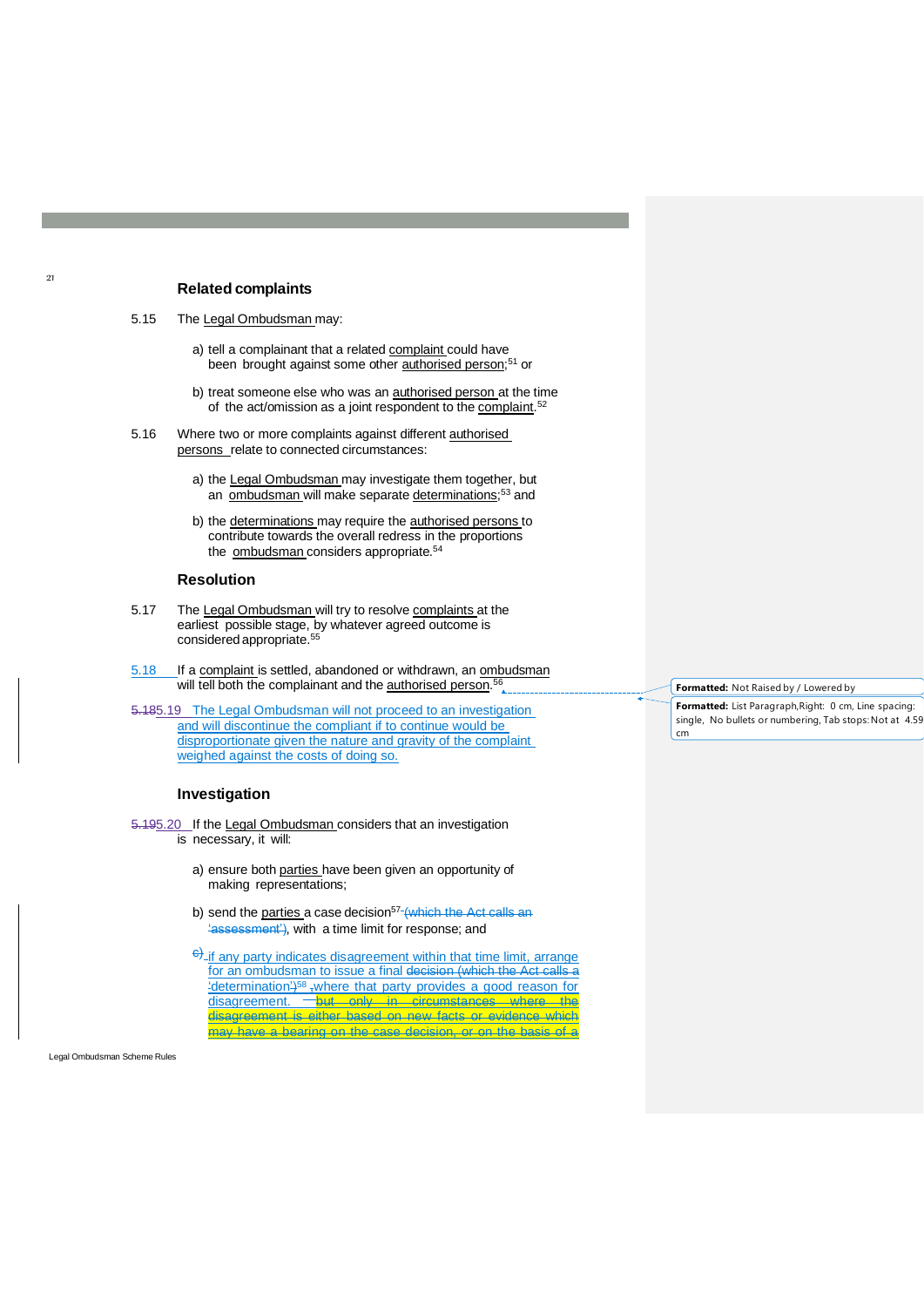| hallenge of the facts and or evidence on which the case decisio                  |                                                            |
|----------------------------------------------------------------------------------|------------------------------------------------------------|
| elies, or in circumstances where the ombudsman determines.                       |                                                            |
| air and reasonable to issue a determination.if any party indicates               |                                                            |
| disagreement within that time limit, arrange for an ombudsman                    |                                                            |
| to issue a final decision (which the Act calls a 'determination'). <sup>58</sup> |                                                            |
| c) A good reason may include (but is not limited to):                            |                                                            |
| - new facts or evidence which may have a bearing on the case                     | Formatted: Font: 12 pt                                     |
| decision that was not available at the time the complaint was                    |                                                            |
| made to the Legal Ombudsman; or                                                  |                                                            |
| - a challenge to the facts and/or evidence on which the case                     |                                                            |
| decision relies; or                                                              |                                                            |
|                                                                                  |                                                            |
| - that the case decision has had insufficient regard to the law; or              |                                                            |
| - there are other compelling reasons or circumstances where the                  |                                                            |
| Ombudsman determines it is fair and reasonable to issue a final                  | <b>Formatted</b>                                           |
| determination.                                                                   | Formatted: Font: 12 pt                                     |
|                                                                                  |                                                            |
| 5.205.21 If neither party indicates disagreement within that time limit,         |                                                            |
| or in circumstances where no new facts or evidence has been                      |                                                            |
| provided in response to the case decision, or where the                          |                                                            |
| disagreement is not based on a challenge of the facts or                         |                                                            |
| evidence on which the case decision relies, the Legal                            |                                                            |
| Ombudsman may treat the complaint as resolved by the case                        |                                                            |
| decision. <sup>59</sup>                                                          | <b>Commented [A4]:</b> The drafting provided conflates two |

**Commented [A4]:** The drafting provided conflates two matters:

i.The time limit and ii.The circumstances in which the LeO decides not to issue a final determination.

Legal Ombudsman Scheme Rules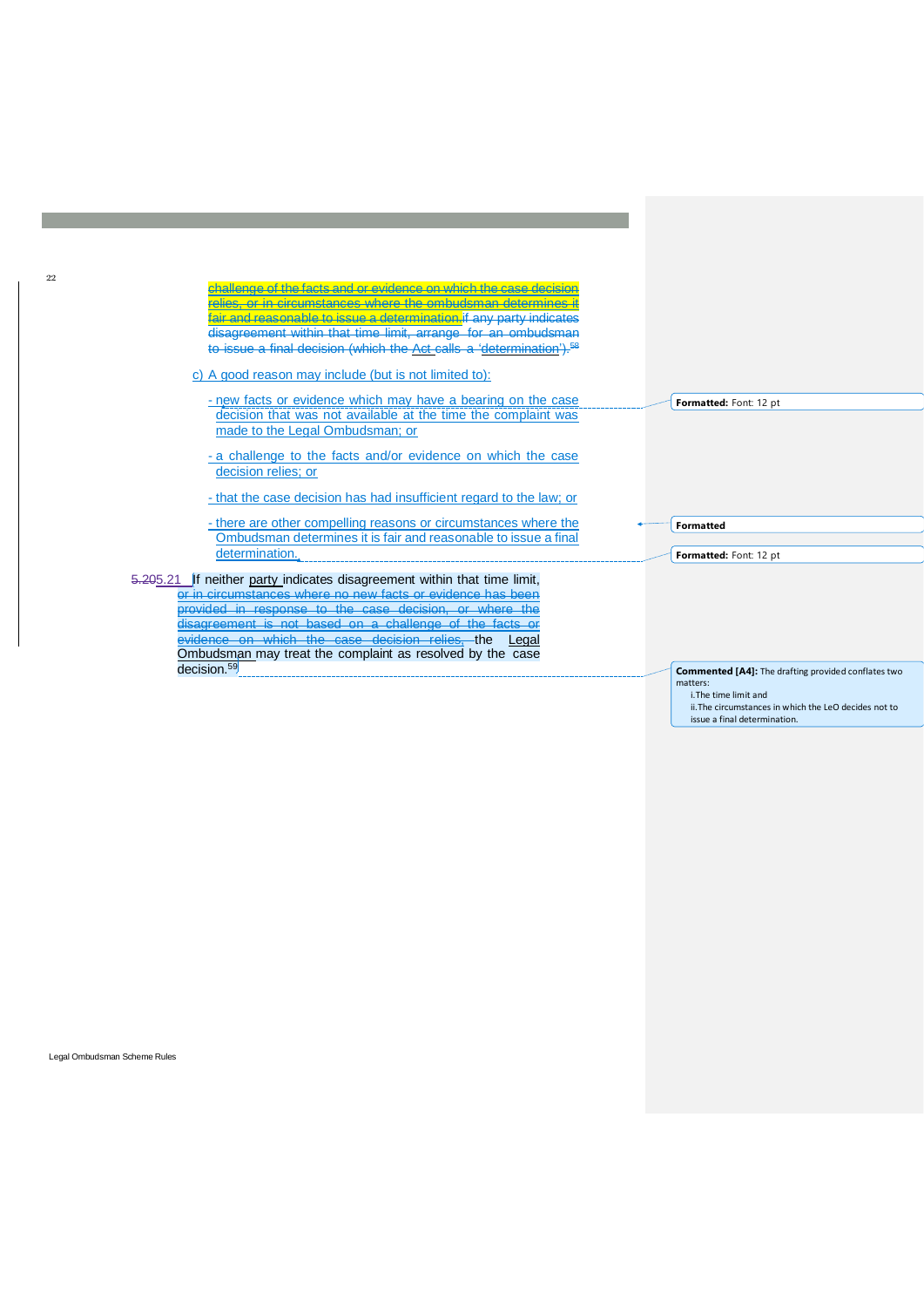## **Evidence**

5.215.22 An apology will not of itself be treated as an admission of liability.<sup>[60](#page-35-0)</sup>

5.225.23 An ombudsman cannot require anyone to produce any information or document which that person could not be compelled to produce in High Court civil proceedings, and the following provisions are subject to this.<sup>[61](#page-35-0)</sup>

5.235.24 An ombudsman may give directions on:

a) the issues on which evidence is required; and

b) the way in which evidence should be given.<sup>[62](#page-35-0)</sup>

5.245.25 An ombudsman may:

- a) take into account evidence from Approved Regulators or the Legal Services Board;
- b) take into account evidence from other third parties;
- c) treat any finding of fact in disciplinary proceedings against the authorised person as conclusive;
- d) include/exclude evidence that would be inadmissible/admissible in court;
- e) accept information in confidence where he/she considers that is both necessary and fair;<sup>[63](#page-35-0)</sup>
- f) make a determination on the basis of what has been supplied;
- g) draw inferences from any party's failure to provide information requested; and
- h) dismiss a complaint if the complainant fails to provide information requested.<sup>[64](#page-35-0)</sup>
- 5.255.26 An ombudsman may require a party to attend to give evidence and produce documents at a time and place specified by the **ombudsman.**<sup>[65](#page-35-0)</sup>
- 5.265.27 An ombudsman may require a party to produce any information or document that the ombudsman considers necessary for the determination of a complaint.<sup>[66](#page-35-0)</sup>
- 5.275.28 An ombudsman may:
	- a) specify the time within which this must be done;

b) specify the manner or form in which the information is to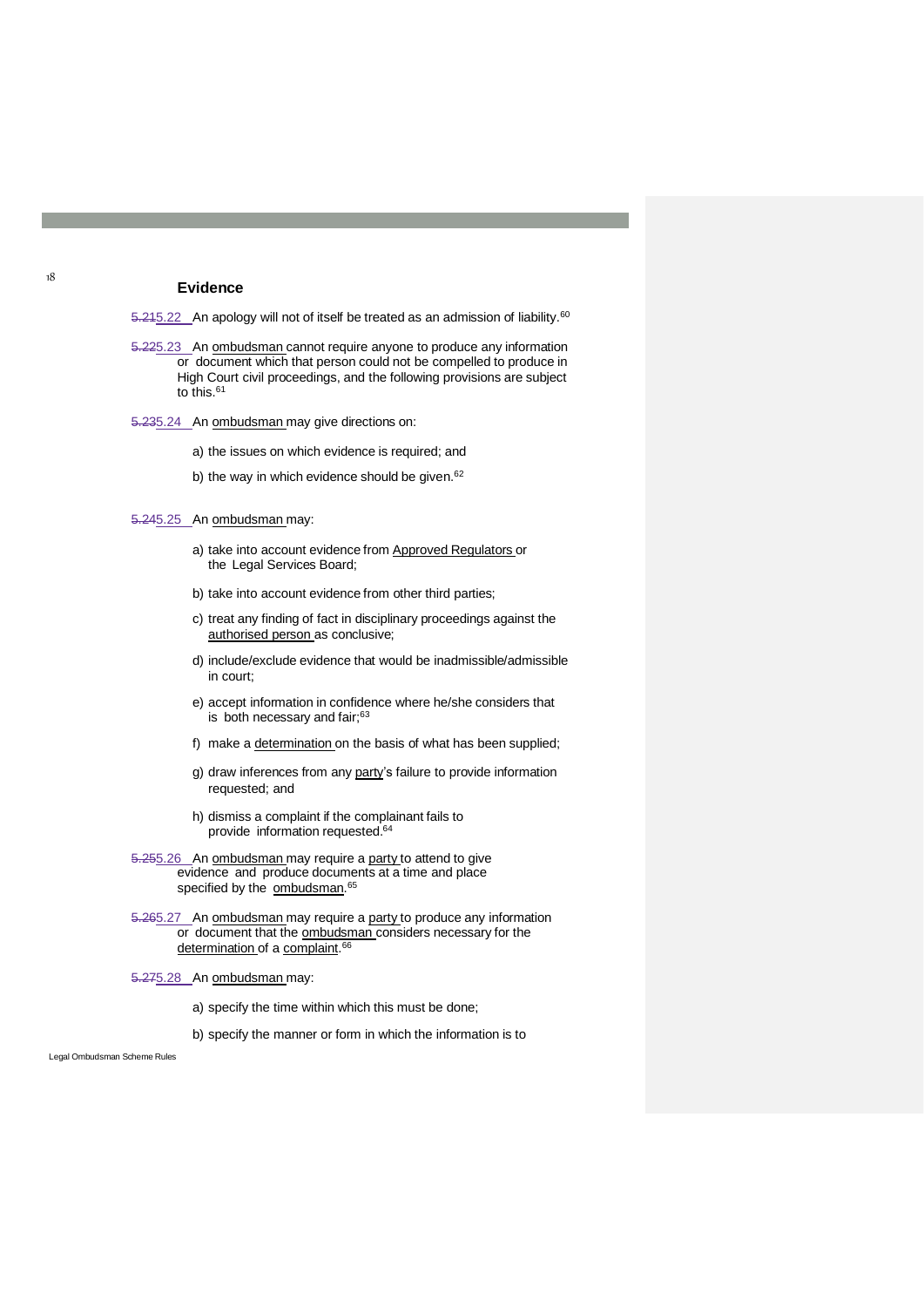be provided; and

c) require the person producing the document to explain it.<sup>[67](#page-35-0)</sup>

5.285.29 If the document is not produced, an ombudsman may require the relevant party to say, to the best of his/her knowledge and belief, where the document is.<sup>[68](#page-35-0)</sup>

5.295.30 If an authorised person fails to comply with a requirement to produce information or a document, the ombudsman:

- a) will tell the relevant Approved Regulator;
- b) may require that Approved Regulator to tell the ombudsman what action it will take; and
- c) may report any failure by that Approved Regulator to the Legal Services Board.<sup>[69](#page-35-0)</sup>

5.305.31 Subject to this, if any party fails to comply with a requirement to produce information or a document, the ombudsman may enforce the requirement through the High Court.<sup>[70](#page-35-0)</sup>

## **Procedural time limits**

- 5.315.32 An ombudsman may fix (and may extend) a time limit for any stage of the investigation, consideration and determination of a complaint.<sup>[71](#page-35-0)</sup>
- 5.325.33 If any party fails to comply with such a time limit, the ombudsman may:
	- a) proceed with the investigation, consideration and determination;
	- b) draw inferences from the failure;
	- c) where the failure is by the complainant, dismiss the complaint; or
	- d) where the failure is by the authorised person, include compensation for any inconvenience caused to the complainant in any award.[72](#page-35-0)

#### **Hearings**

5.335.34 An ombudsman will only hold a hearing that it is appropriate do so in the circumstances, oronly in circumstances where the complaint cannot be fairly determined without onewhere he/she considers that the complaint cannot be fairly determined without one. In deciding whether (and how) to hold a hearing, the ombudsman will take account of article 6 in the European

Legal Ombudsman Scheme Rules

Convention on Human Rights.<sup>[73](#page-35-0)</sup> **Convention on Human Rights.**<sup>73</sup> **Commented [A5]:** Simplified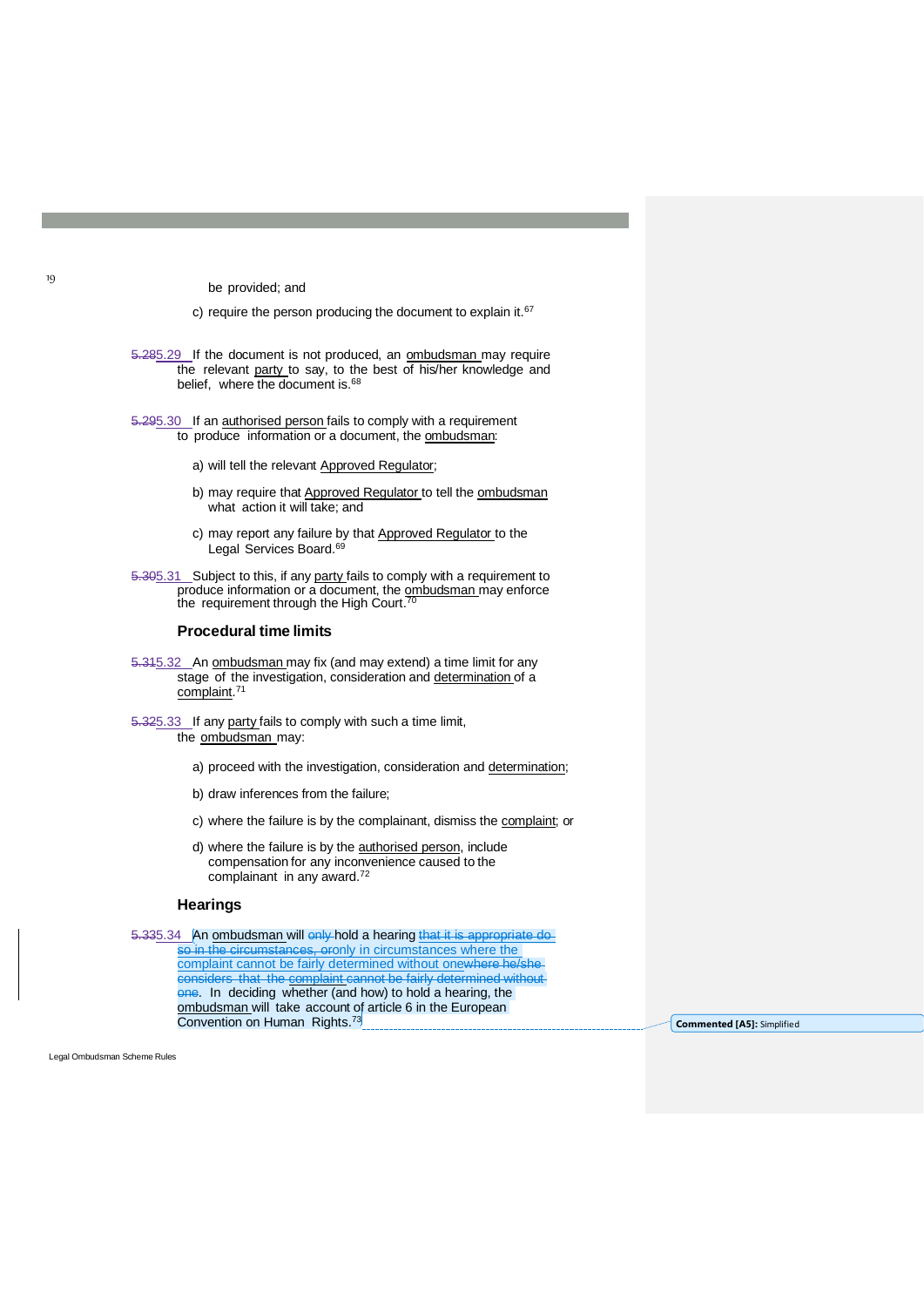5.345.35 A party who wishes to request a hearing must do so in writing, setting out:

- a) the issues he/she wishes to raise; and
- b) (if appropriate) any reasons why the hearing should be in private;
- so the ombudsman may consider whether:
	- a) the issues are material;
	- b) a hearing should take place; and
	- c) any hearing should be in public or private.<sup>[74](#page-35-0)</sup>
- 5.355.36 A hearing may be held by any means the ombudsman considers appropriate in the circumstances, including (for example) by phone.<sup>[75](#page-35-0)</sup>

## **Determinations and awards by an ombudsman**

- 5.365.37 An ombudsman will determine a complaint by reference to what is, in his/her opinion, fair and reasonable in all the circumstances of the case.[76](#page-35-0)
- 5.375.38 In determining what is fair and reasonable, the ombudsman will take into account (but is not bound by):
	- a) what decision a court might make;
	- b) the relevant Approved Regulator's rules of conduct at the time of the act/omission; and
	- c) what the ombudsman considers to have been good practice at the time of the act/omission.<sup>[77](#page-35-0)</sup>

5.385.39 The ombudsman's determination may contain one or more of the following directions to the authorised person in favour

of the complainant:<sup>[78](#page-35-0)</sup>

a) to apologise;

- b) to pay compensation of a specified amount for loss suffered;
- c) to pay interest on that compensation from a specified time;<sup>[79](#page-35-0)</sup>
- d) to pay compensation of a specified amount for inconvenience/distress caused;
- e) to ensure (and pay for) putting right any specified error, omission or other deficiency;

f) to take (and pay for) any specified action in the interests of

Legal Ombudsman Scheme Rules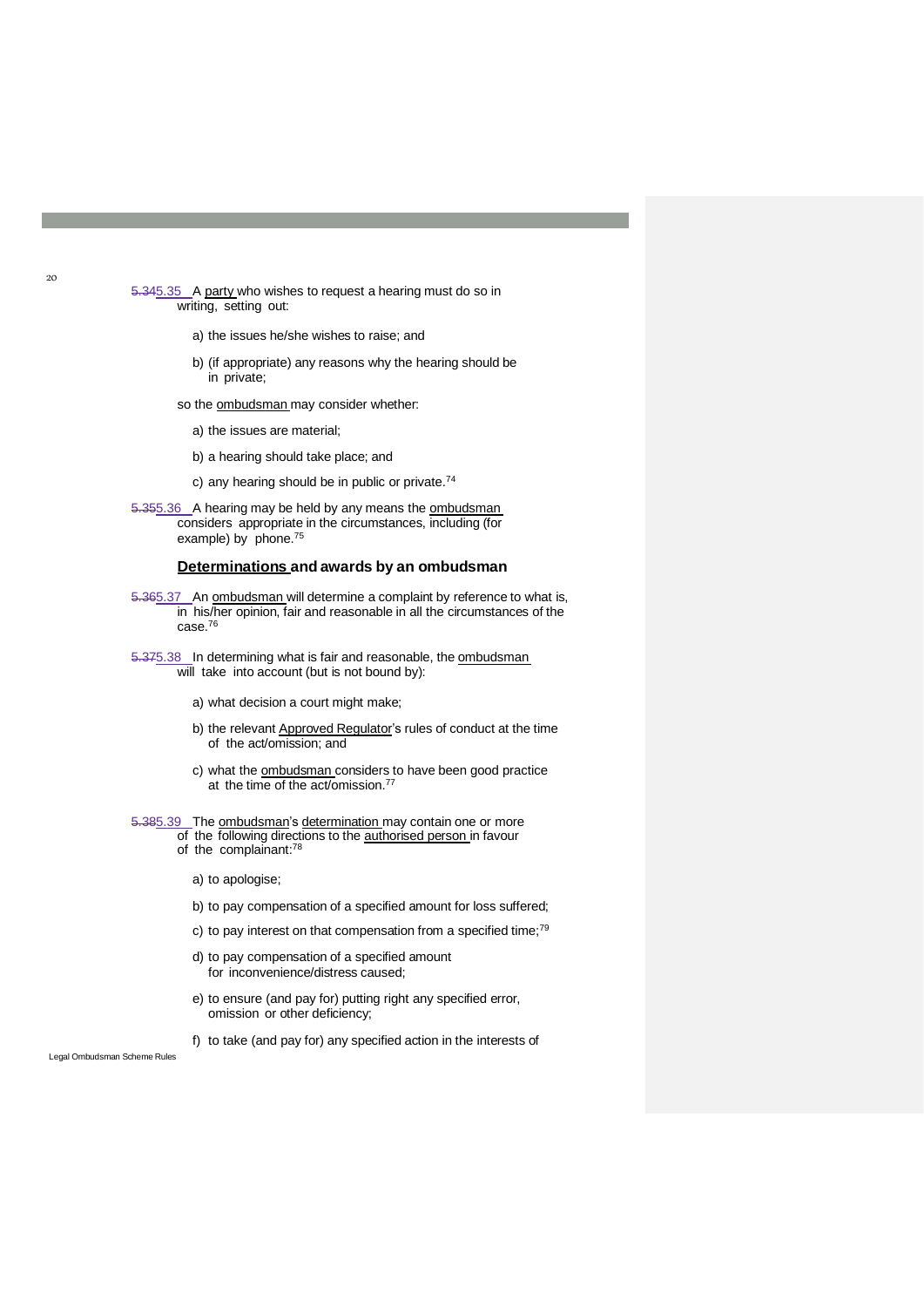- the complainant;
- g) to pay a specified amount for costs the complainant incurred in pursuing the complaint;<sup>[8081](#page-35-0)</sup>
- h) to limit fees to a specified amount.
- 5.395.40 As a complainant does not usually need assistance to pursue a complaint with the Legal Ombudsman, awards of costs are likely to be rare.
- 5.405.41 If the determination contains a direction to limit fees to a specified amount, it may also require the authorised person to ensure that:<sup>[82](#page-35-0)</sup>
	- a) all or part of any amount paid is refunded;
	- b) interest is paid on that refund from a specified time;<sup>[83](#page-35-0)</sup>
	- c) all or part of the fees are remitted;
	- d) the right to recover the fees is waived, wholly or to a specified extent; or
	- e) any combination of these.
- 5.415.42 An ombudsman will set (and may extend) a time limit for the authorised person to comply with a determination (and may set different time limits for the authorised person to comply with different parts of a determination).<sup>[84](#page-35-0)</sup>
- 5.425.43 Any interest payable under the determination will be at the rate:
	- a) specified in the determination; or
	- b) (if not specified) at the rate payable on High Court judgment debts.<sup>[85](#page-35-0)</sup>
- 5.435.44 There is a limit of £50,000 on the total value that can be awarded by the determination of a complaint in respect of:[86](#page-35-0)
	- a) compensation for loss suffered;
	- b) compensation for inconvenience/distress caused;
	- c) the reasonable cost of putting right any error, omission or other deficiency; and
	- d) the reasonable cost of any specified action in the interests of the complainant.
- 5.445.45 If (before or after the determination is issued) it appears that the total value will exceed £50,000, an ombudsman may direct which part or parts of the award are to take preference.<sup>[87](#page-35-0)</sup>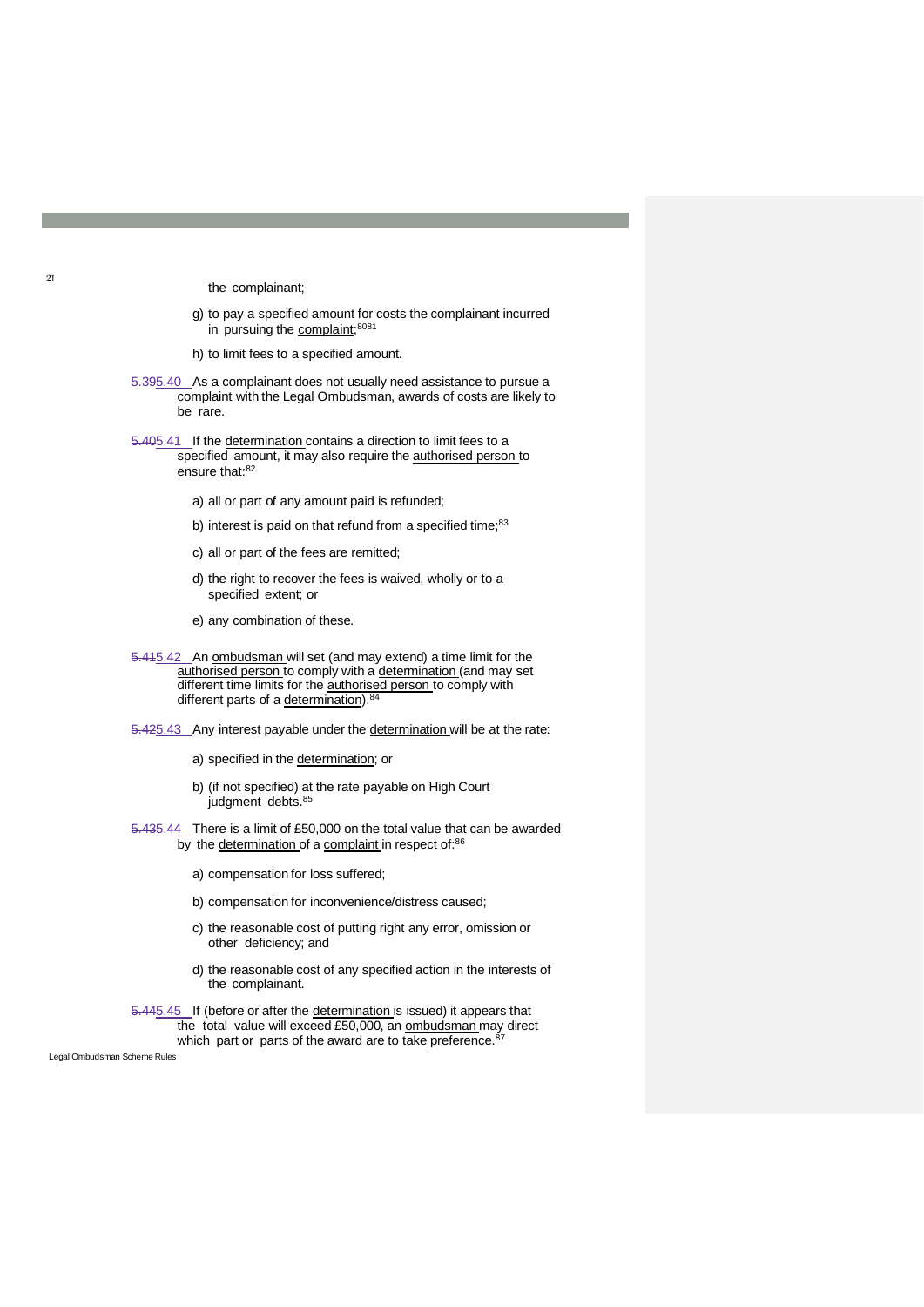#### 5.455.46 That limit does not apply to:

- a) an apology;
- b) interest on specified compensation for loss suffered;<sup>[88](#page-35-0)</sup>
- c) a specified amount for costs the complainant incurred in pursuing the complaint;
- d) limiting fees to a specified amount; or
- e) interest on fees to be refunded.

#### **Acceptance/rejection of determinations**

5.465.47 The determination will:[89](#page-35-0)

- a) be in writing, signed by the ombudsman;
- b) give reasons for the determination; and
- c) require the complainant to notify the ombudsman, before a specified time, whether the complainant accepts or rejects the determination.
- 5.475.48 The ombudsman may require any acceptance or rejection to be in writing, but will have regard to any reason why the complainant may be unable to use writing.<sup>[90](#page-35-0)</sup>
- 5.485.49 The ombudsman will send copies of the determination to the parties and the relevant Approved Regulator.<sup>[91](#page-35-0)</sup>
- 5.495.50 If the complainant tells the ombudsman that he/she accepts the determination, it is binding on the parties and  $final.<sup>92</sup>$  $final.<sup>92</sup>$  $final.<sup>92</sup>$
- 5.505.51 Once a determination becomes binding and final, neither party may start or continue legal proceedings in respect of the subject matter of the complaint.
- 5.515.52 If the complainant does not tell the **ombudsman** (before the specified time) that he/she accepts the determination, it is treated as rejected unless:
	- a) the complainant tells the **ombudsman** (after the specified time) that he/she accepts the determination; and
	- b) the complainant has not previously told the **ombudsman** that he/she rejects the determination; and
	- c) the ombudsman is satisfied that there are sufficient reasons why the complainant did not respond in time.<sup>[93](#page-35-0)</sup>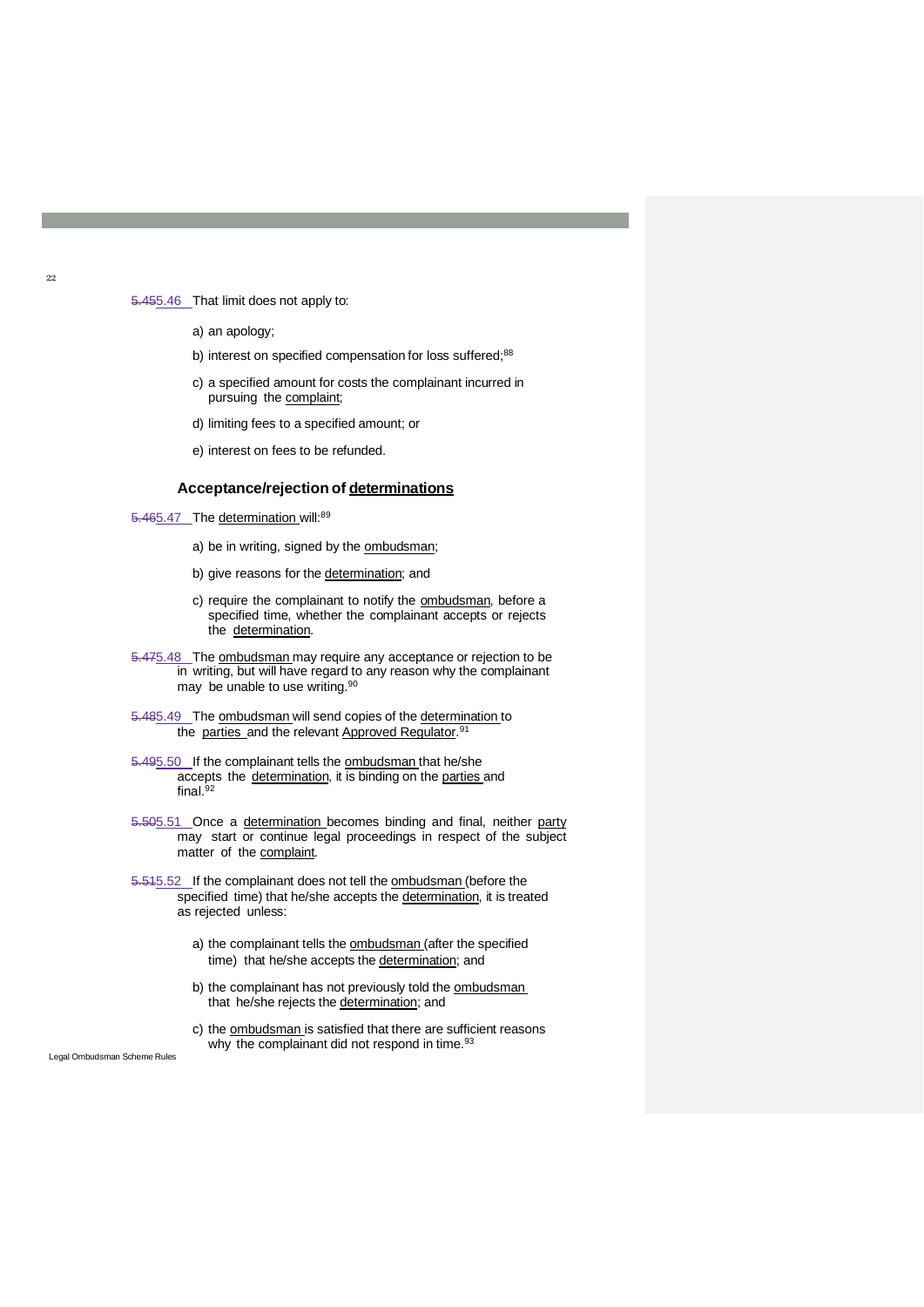5.525.53 If the complainant did not respond before the specified time, the ombudsman will notify the parties and the relevant Approved Regulator of the outcome, describing the provisions concerning late acceptance that are set out above.<sup>[94](#page-35-0)</sup>

5.535.54 If the complainant accepts or rejects the determination, the ombudsman will notify the parties and the relevant Approved Regulator of the outcome.<sup>[95](#page-35-0)</sup>

- 5.55 If a determination is rejected (or treated as rejected) by the complainant, it has no effect on the legal rights of any party.
- 5.545.56 However, if either of the parties provides information after the determination which relates to either a procedural defect or a fundamental error contained within it which, in the ombudsman's reasonable opinion, renders the determination wrong or unsafe, then the ombudsman can withdraw the determination and provide a new determination, taking into account the procedural defect or fundamental error.

# **Publication**

5.555.57 The Legal Ombudsman may publish a report of its investigation, consideration and determination of a complaint. The report will not name (or otherwise identify) the complainant, unless the complainant agrees. [96](#page-35-0)

# **Enforcement**

5.565.58 A binding and final determination can be enforced through the High Court or a county court by the complainant.<sup>[97](#page-35-0)</sup>

5.575.59 A binding and final determination can also be enforced through the High Court or a county court by an ombudsman, if:

a) the complainant agrees; and

b) the ombudsman considers it appropriate in all the circumstances.[98](#page-35-0)

5.585.60 A court which makes an enforcement order must tell the Legal Ombudsman, and then an ombudsman:

- a) will tell the relevant Approved Regulator;
- b) may require that Approved Regulator to tell the ombudsman what action it will take; and
- c) may report any failure by that Approved Regulator to the Legal Services Board.<sup>[99](#page-35-0)</sup>

Legal Ombudsman Scheme Rules

#### **Formatted:** Not Expandedby / Condensed by

**Formatted:** List Paragraph,Right: 0 cm, Space Before: 0 pt, No bullets or numbering, Tab stops:Not at 4.59 cm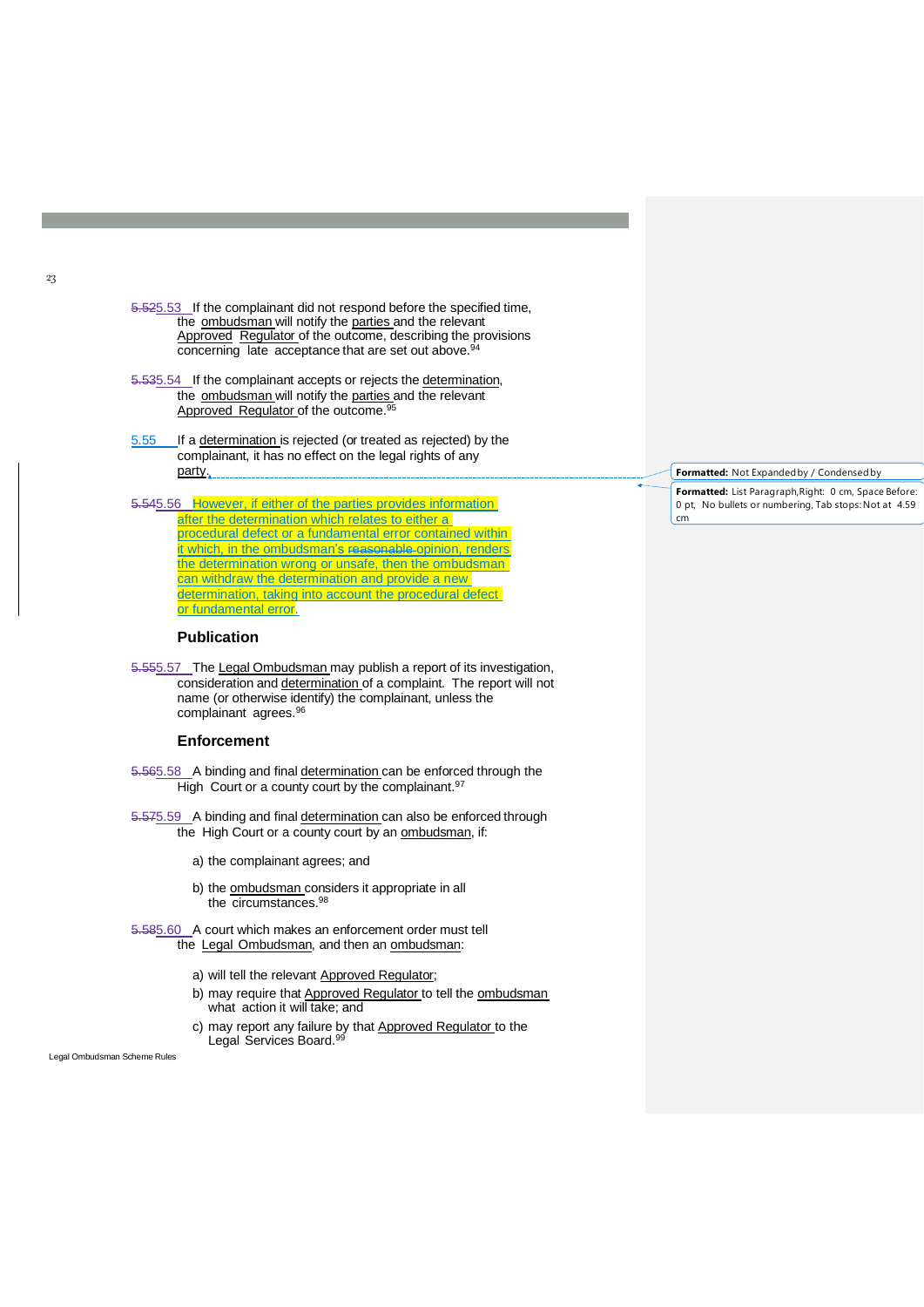# **Misconduct**

5.595.61 If (at any stage after the Legal Ombudsman receives a complaint) an ombudsman considers that the complaint discloses any alleged misconduct about which the relevant Approved Regulator should consider action against the authorised person, the ombudsman:

a) will tell the relevant Approved Regulator;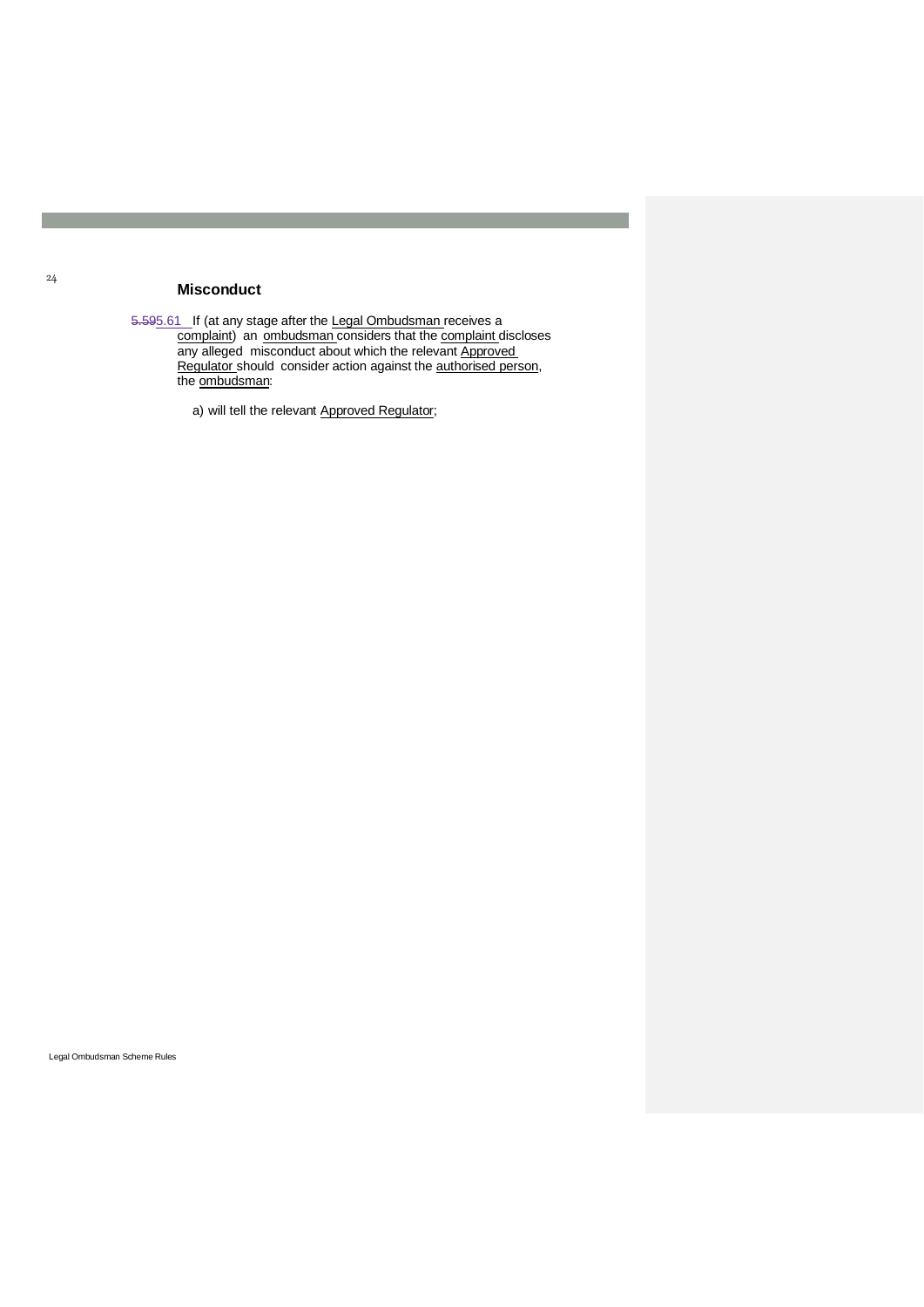- b) will tell the complainant that the Approved Regulator has been told;
- c) may require that Approved Regulator to tell the ombudsman what action it will take; and
- d) may report any failure by that Approved Regulator to the Legal Services Board.<sup>[100](#page-35-0)</sup>

5.605.62 If an ombudsman considers that an authorised person has failed to cooperate with the Legal Ombudsman, the ombudsman:

- a) will tell the relevant Approved Regulator;
- b) may require that Approved Regulator to tell the ombudsman what action it will take; and
- c) may report any failure by that Approved Regulator to the Legal Services Board.<sup>[101](#page-35-0)</sup>

5.615.63 An ombudsman, the Legal Ombudsman and members of its staff will disclose to an **Approved Regulator** any information that it requests in order to investigate alleged misconduct or to fulfil its regulatory functions, so far as an ombudsman considers that the information:

- a) is reasonably required by the Approved Regulator; and
- b) has regard to any right of privacy of any complainant or third party involved (including rights of confidentiality or rights under the Data Protection Act 1998 and the General Data Protection Regulation or the Human Rights Act 1998).<sup>[102](#page-35-0)</sup>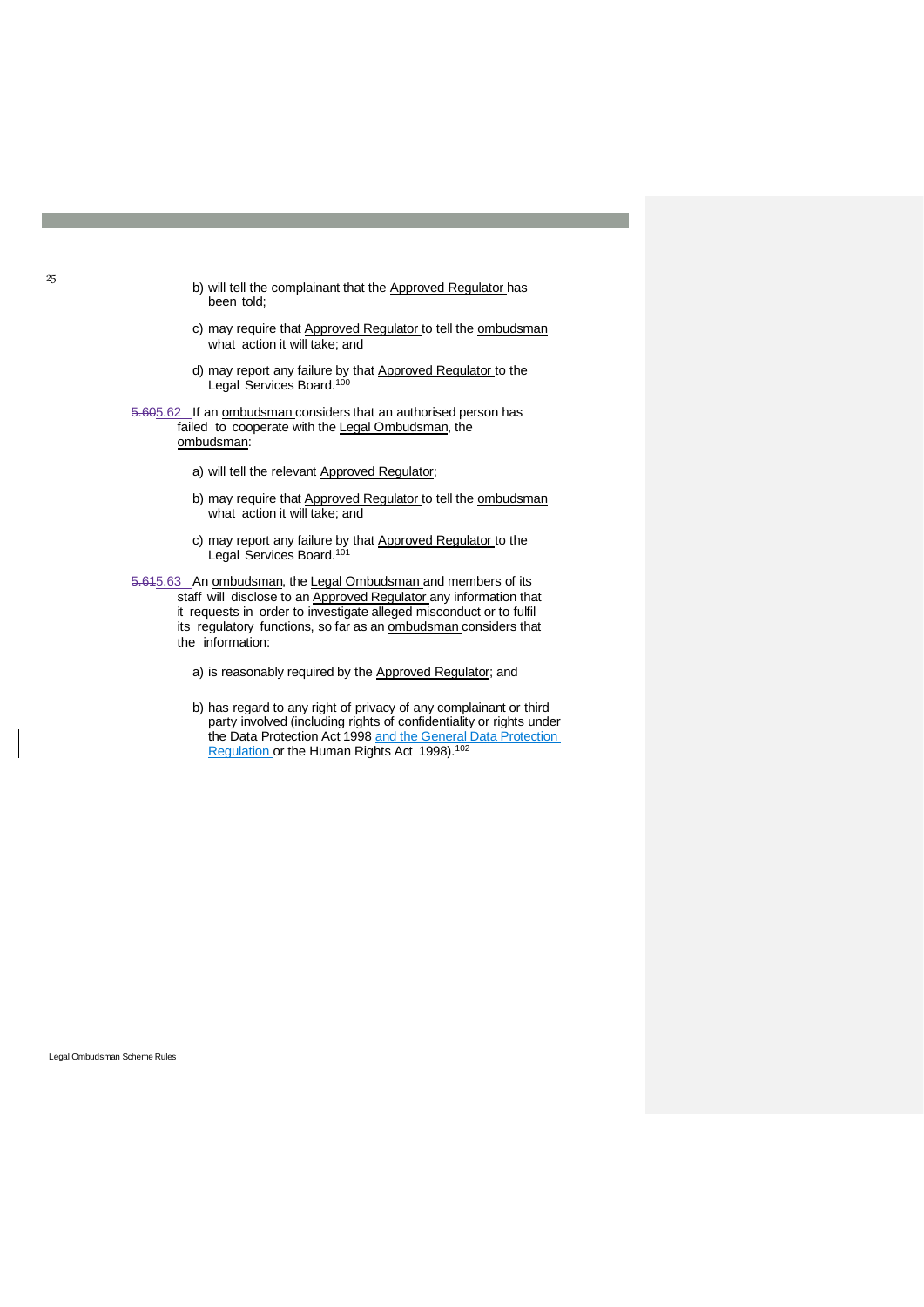# <span id="page-32-0"></span>6 Case fees payable by authorised persons

- <span id="page-32-1"></span>6.1 A complaint is potentially chargeable unless:
	- a) it is out of jurisdiction; or
	- b) it is dismissed or discontinued under paragraph 5.7.[103](#page-35-0)
- 6.2 A case fee is payable by the business/partnership<sup>[104](#page-35-0)</sup> or individual authorised person for every potentially chargeable complaint when it is closed unless:
	- a) the complaint was:
		- abandoned or withdrawn before a determination is made; or
		- settled, resolved or determined in favour of the authorised person; and
	- b) the ombudsman is satisfied that the authorised person took all reasonable steps, under his/her complaints procedures, to try to resolve the complaint.<sup>[105](#page-35-1)</sup>
- 6.3 The case fee is £400 for all chargeable complaints.[106](#page-35-2)
- 6.4 The remaining costs of running the Legal-Ombudsman are covered by a levy on Approved Regulators by the Legal Services Board.<sup>[107](#page-35-3)</sup>
- 6.5 There is no charge to complainants save in circumstances where, in the opinion of the ombudsman, the complainant has behaved unreasonably in relation to the conduct of the complaint and where, in all the circumstances of the case it is appropriate for the complainants to be charged the case fee. **Commented [A6]:** Such fees are permitted by s.133(3)(i)

of the LSA 2007. This might give a complainant pause for thought before lodging a vindictive and unmeritorious claim. It might help prevent abuse of the Scheme.

By analogy with the Small Claims Track (which hears claims valued at up to £5,000) and Civil Procedure Rules 27.14 (2)(g) the court may award "such further costs as the Court may assess by the summary procedure and order to be paid by a party who has behaved unreasonably. There is case-law that would provide guidance as to what might constitute unreasonable behaviour.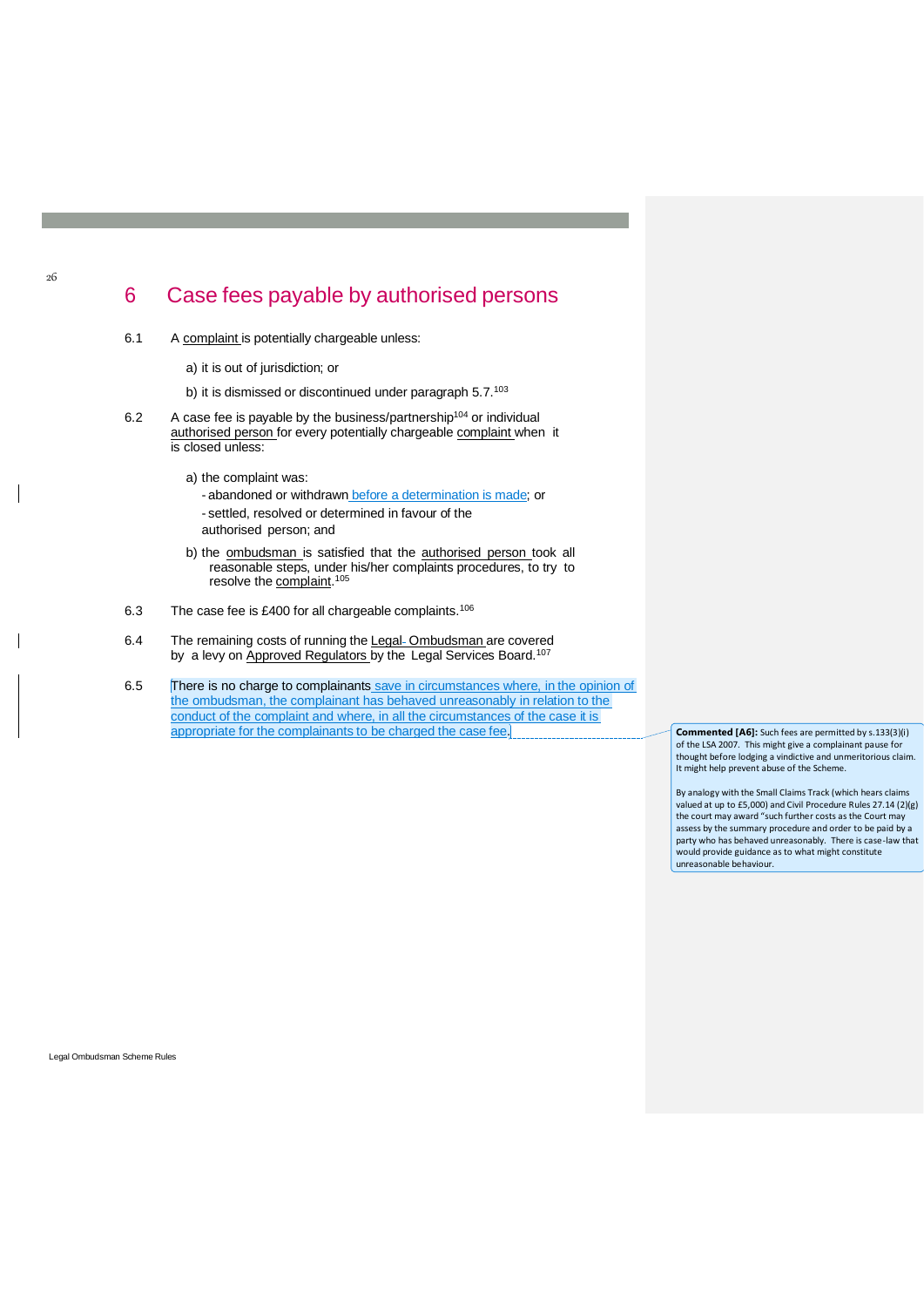# End notes

<sup>1</sup> Section 112.

27

<sup>2</sup> Section 145.

<span id="page-33-0"></span><sup>3</sup> To distinguish complaints about service from those which relate solely to professional misconduct.

<span id="page-33-1"></span><sup>4</sup> Sections 12 and 129.

<span id="page-33-2"></span><sup>5</sup> This section covers the equivalent practitioners before the commencement of the Act.

<span id="page-33-4"></span><span id="page-33-3"></span> $^6$  [OLC rule] Sections 133(8) and 147(7).<br><sup>7</sup> Section 137.

<span id="page-33-5"></span> $8$  Section 122(5).

<sup>9</sup> Section 134.

<sup>10</sup> [OLC rule]. Where it is apparent that another legal practitioner was also involved. Section 133(3)(c).

 $11$  Section 128(7).

<sup>12</sup> Individuals are covered under section 128(3). The others are covered under the Legal Services Act 2007 (Legal Complaints)

(Parties) Order 2010 made by the Lord Chancellor.<br><sup>13</sup> Defined in European Commission Recommendation 2003/361/EC – broadly a business or enterprise with fewer than 10

employees and turnover or assets not exceeding €2 million.<br><sup>14</sup> [OLC rule] Section 132(4).

 $<sup>15</sup>$  To save their having to take out a grant of representation if one is not otherwise required.</sup>

 $16$  Section 128(5).

<sup>17</sup> The Lord Chancellor can exclude others under section 130.

<sup>18</sup> [OLC rule] Section 133(1).

<sup>19</sup> Section 128(1).

 $20$  Section 131(1).

- $21$  Section 131(2) and (3).
- <sup>22</sup> Section 128(1).

<sup>23</sup> Section 125(2).

<sup>24</sup> Section 128(4).

<sup>25</sup> The Lord Chancellor can include others under section 128. Note, Legal Services Act 2007 (Legal Complaints) (Parties) Order

- 2012.<br><sup>26</sup> Section 132(1).<br><sup>27</sup> [OLC rule] Section 132(2).
- $28$  [OLC rule] Section 132(3).
- $29$  Section 112(2).
- 
- <sup>30</sup> Section 145.  $31$  Section 126(1).
- <sup>32</sup> [OLC rule] Section 126(3).

<sup>33</sup> [OLC rule].

<sup>34</sup> [OLC rule] Section 133(2)(b).

<sup>35</sup> Section 133(1).

- <sup>36</sup> [OLC rule] This gives the Ombudsman service the right to require a complaint form, but does not oblige it to do so.
- <sup>37</sup> [OLC rule] To make it clear that the Ombudsman service does not have to communicate with each partner individually.
- <sup>38</sup> [OLC rule] Section 135.
- <sup>39</sup> [OLC rule] Section 135.

<sup>40</sup> [OLC rule] Section 135.

 $41$  Section 135.

<sup>42</sup> [OLC rule] Section 133(3)(a).

43 Where a complaint is about professional negligence or judgement, the OLC will consider (on a case-by-case basis) whether

the issue is one that the OLC can deal with or whether the issue would be better dealt with in court.<br><sup>44</sup> [OLC rule] For example, a French client wishes to complain about advice on French law given in France by a French who is also qualified in England and Wales.<br><sup>45</sup> [OLC rule].

46 Paragraph 5.9 only applies if the legal practitioner so requests. The idea is that, in suitable cases, the legal practitioner can go to court, provided the complainant's legal costs are met. In other circumstances, an Ombudsman cannot force a legal practitioner to pay the complainant's costs of going to court.<br><sup>47</sup> [OLC rule].

<sup>48</sup> [OLC rule] Section 133(3)(b).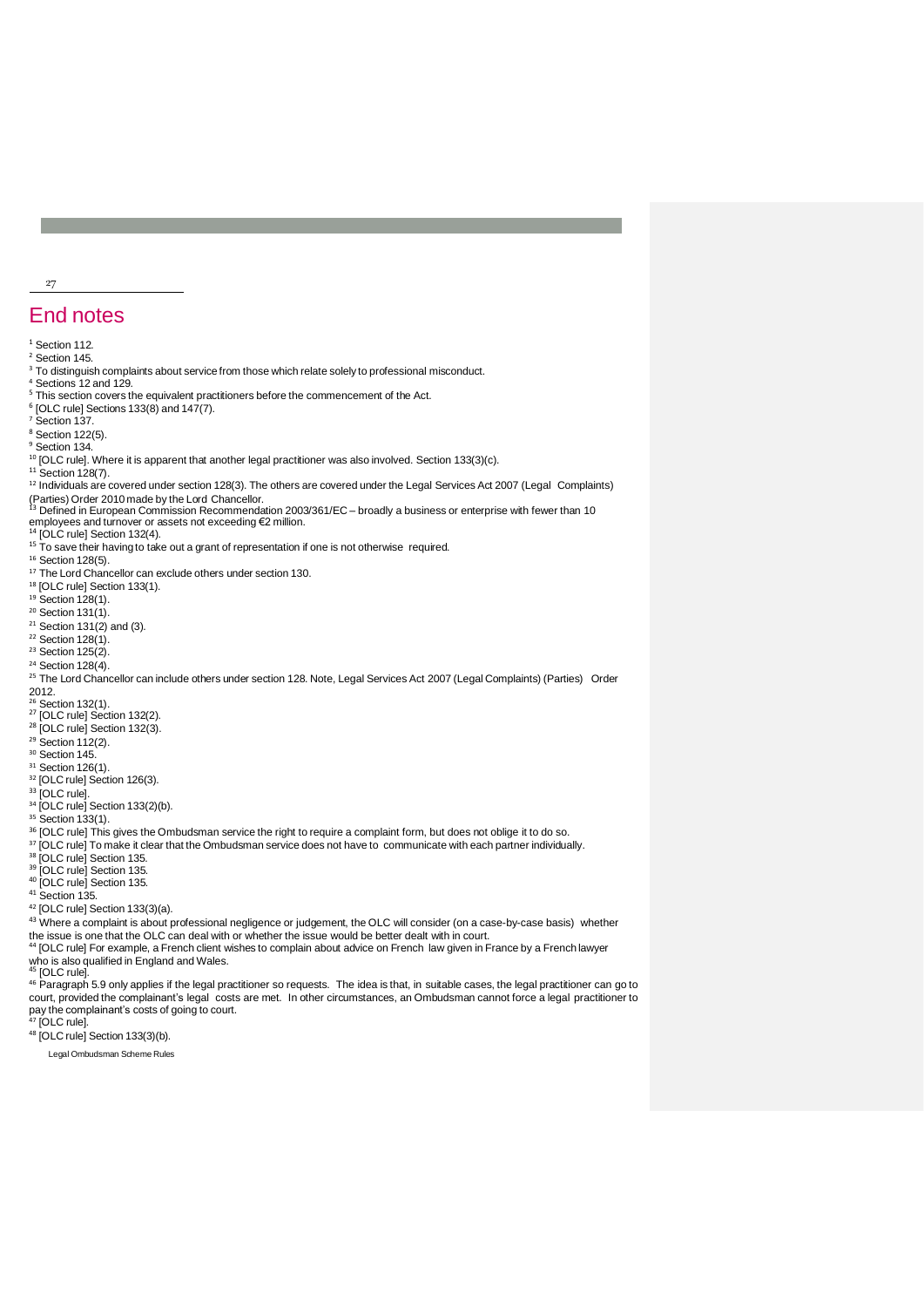<sup>49</sup> [OLC rule] Section 135.

<sup>50</sup> Schedule 15, paragraph 18.

<sup>51</sup> Where it is apparent that the complaint was made against the wrong legal practitioner.

- <sup>52</sup> [OLC rule] Where it is apparent that another legal practitioner was also involved. Section 133(3)(c). <sup>53</sup> There need to be separate determinations because of the £50,000 limit.
- 

<sup>54</sup> [OLC rule].

<sup>55</sup> [OLC rule].

<sup>56</sup> Section 135.

<sup>57</sup> Previously referred to as a recommendation report or a preliminary decision.

<sup>58</sup> [OLC rule].<br><sup>59</sup> [OLC rule].

<span id="page-34-0"></span>

- <sup>60</sup> [OLC rule] To ensure legal practitioners are not discouraged from saying 'sorry'.<br><sup>61</sup> Sections 133(5) and 147(6).
- <span id="page-34-1"></span>

<span id="page-34-2"></span> $62$  [OLC rule].

<sup>63</sup> Including, but not limited to, information which is "restricted information" under section 151.

<sup>64</sup> [OLC rule].

- $65$  [OLC rule] Section 133(3)(e).
- $66$  Section 147(1) and (3).
- $67$  Section 147(2) and (4).
- $68$  Section 147(5).

<sup>69</sup> Section 148.

<sup>70</sup> Section 149.

 $71$  [OLC rule].

<sup>72</sup> [OLC rule].

<sup>73</sup> [OLC rule].

<sup>74</sup> [OLC rule].

 $75$  [OLC rule]. The OLC has not exercised the power in section 133(3)(g) enabling it to make a rule about the OLC awarding expenses in connection with attending a hearing.<br><sup>76</sup> Section 137(1).

<sup>77</sup> [OLC rule] Section 133(3)(f).

<sup>78</sup> Section 137(2).

 $79$  Section 137(4)(b).

<sup>80</sup> [(g) is OLC rule] Section 133(3)(h).

<sup>81</sup> The OLC has not exercised the power under section 133(3)(i) to make a rule requiring any party who has behaved

unreasonably to pay costs to the Ombudsman service.<br><sup>82</sup> Section 137(2)(b)(ii).<br><sup>83</sup> Section 137(4)(b).

 $84$  [OLC rule].

<sup>85</sup> [OLC rule] Section 137(4).

86 Section 138(1) and (2). The Lord Chancellor can increase the limit under section139. Note, Legal Services Act 2007 (Alteration

of Limit) Order 2012.<br><sup>87</sup> [OLC rule].

- 88 Section 138(3).
- $89$  Section 140(1) and (2).
- <sup>90</sup> [OLC rule].
- $91$  Section 140(3).

 $92$  Section 140(4).

- $93$  [(c) is OLC rule] Section 140(5) and (6).
- $94$  Section 140(7) and (8). <sup>95</sup> Section 140(7).
- <sup>96</sup> Section 150.
- 97 Section 141.
- 
- 98 [OLC rule] Section 141(5).

99 Section 142.

<sup>100</sup> Section 143.

- $101$  Section 146.
- <sup>102</sup> [OLC rule] Section 144(1).

<sup>103</sup> [OLC rule].<br>Legal Ombudsman Scheme Rules

<sup>28</sup>